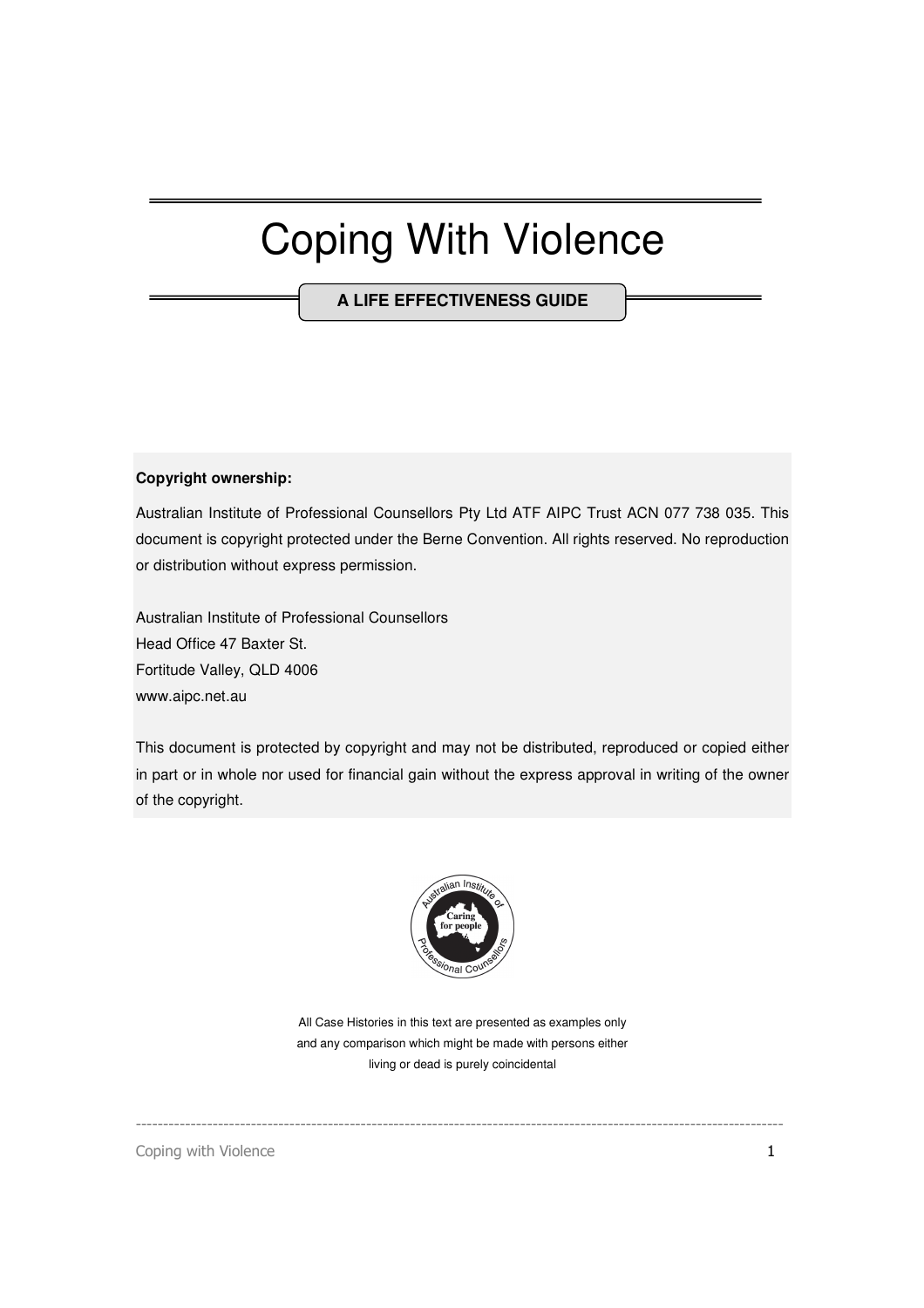# **Coping With Violence**

A LIFE EFFECTIVENESS GUIDE

### **CONTENTS**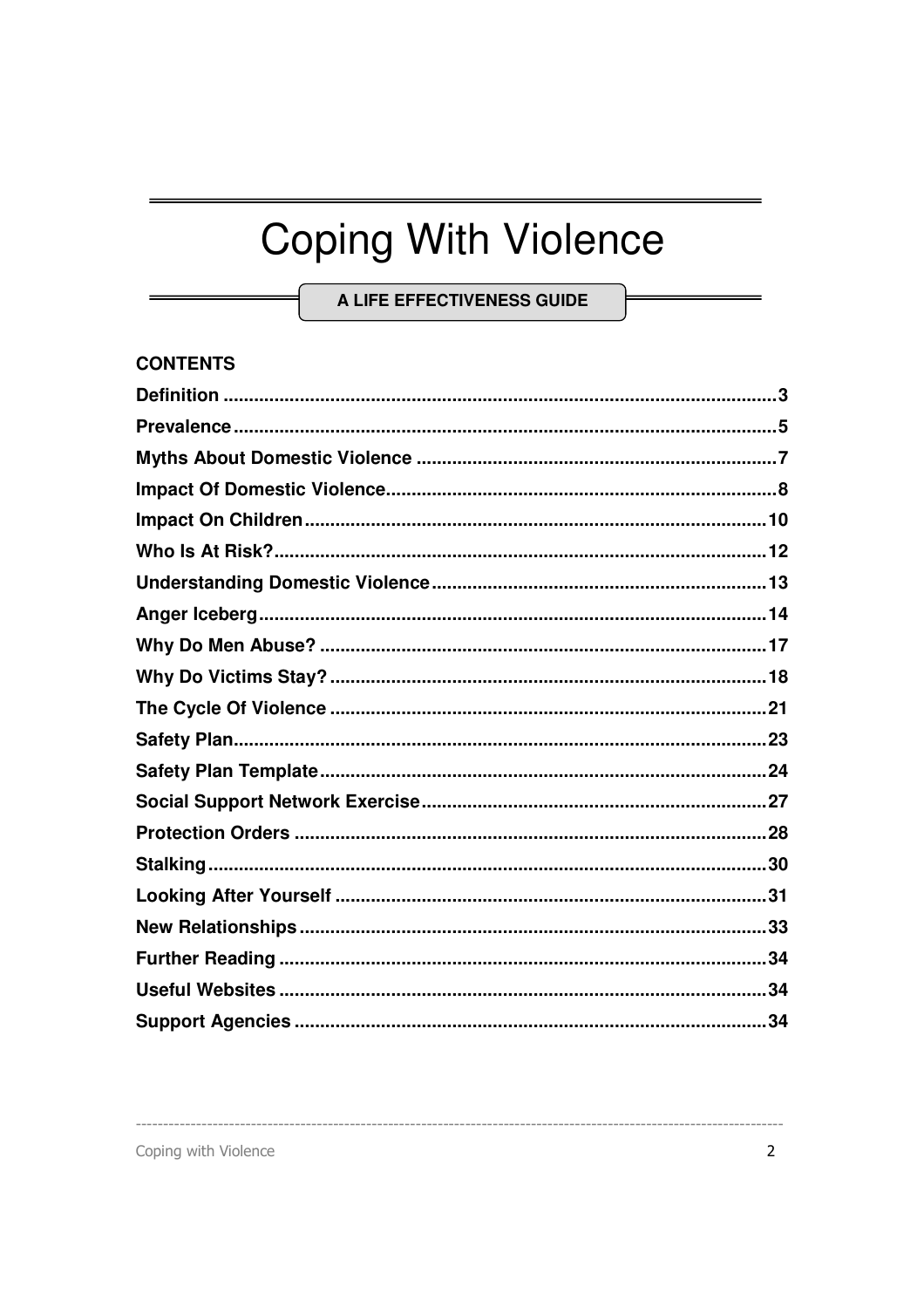## **Definition**

Domestic or family violence occurs when a family member, partner or ex-partner attempts to physically or psychologically harm the other partner. It is important to note that violence happens in many different forms within relationships. It can be perpetrated by a male or female partner however the vast majority of domestic violence is reported to be committed by men against women. Abuse happens to people from every age group, income and educational level and religious and cultural background.

Living in a domestically violent household is not easy. Some believe that *leaving* a domestically violent household is even more difficult. We all have a right to feel safe. For this reason, this resource has been written to help victims and friends of victims to identify and understand domestic violence. A safety plan template has been included in the case of an emergency.

You do not have to be physically hurt to be abused, nor is it ever too late to seek assistance. This means that domestic violence can be categorised into several forms. Let's take a look at the different types of domestic violence.

### Physical abuse

Physical abuse includes direct harm against a person, their child, pet or property and includes hitting, slapping, punching, choking, pushing, being thrown against a wall, being hit with objects or injured by weapons.

#### Sexual abuse

Sexual abuse is any type of forced or unwanted sexual behaviour between adults.

### Emotional/Psychological abuse

Similar to verbal abuse, emotional or psychological abuse can leave a person feeling that the relationship problems are their fault.

----------------------------------------------------------------------------------------------------------------------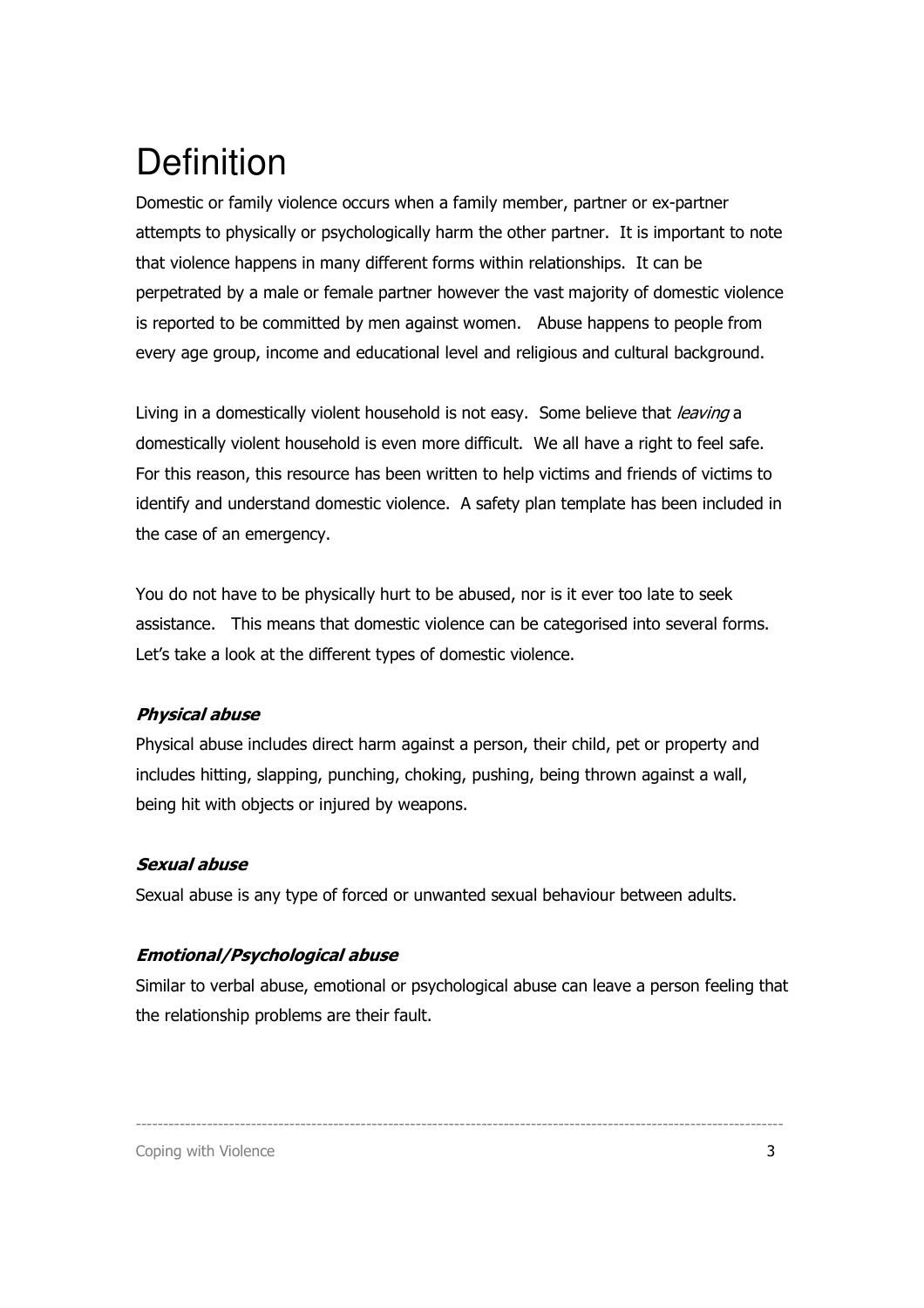#### Verbal abuse

Verbal abuse is the use of critical or insulting language or continual put-downs, threats or criticisms.

#### Financial abuse

Financial abuse involves the unequal control of money in a relationship, by making a person dependent upon the perpetrator for money, taking a person's money or threatening a person for money.

#### Social abuse

Social abuse is when the victim is denied contact with friends or family who may be able to offer support. Some victims are also made to account for everything they do and everywhere they go.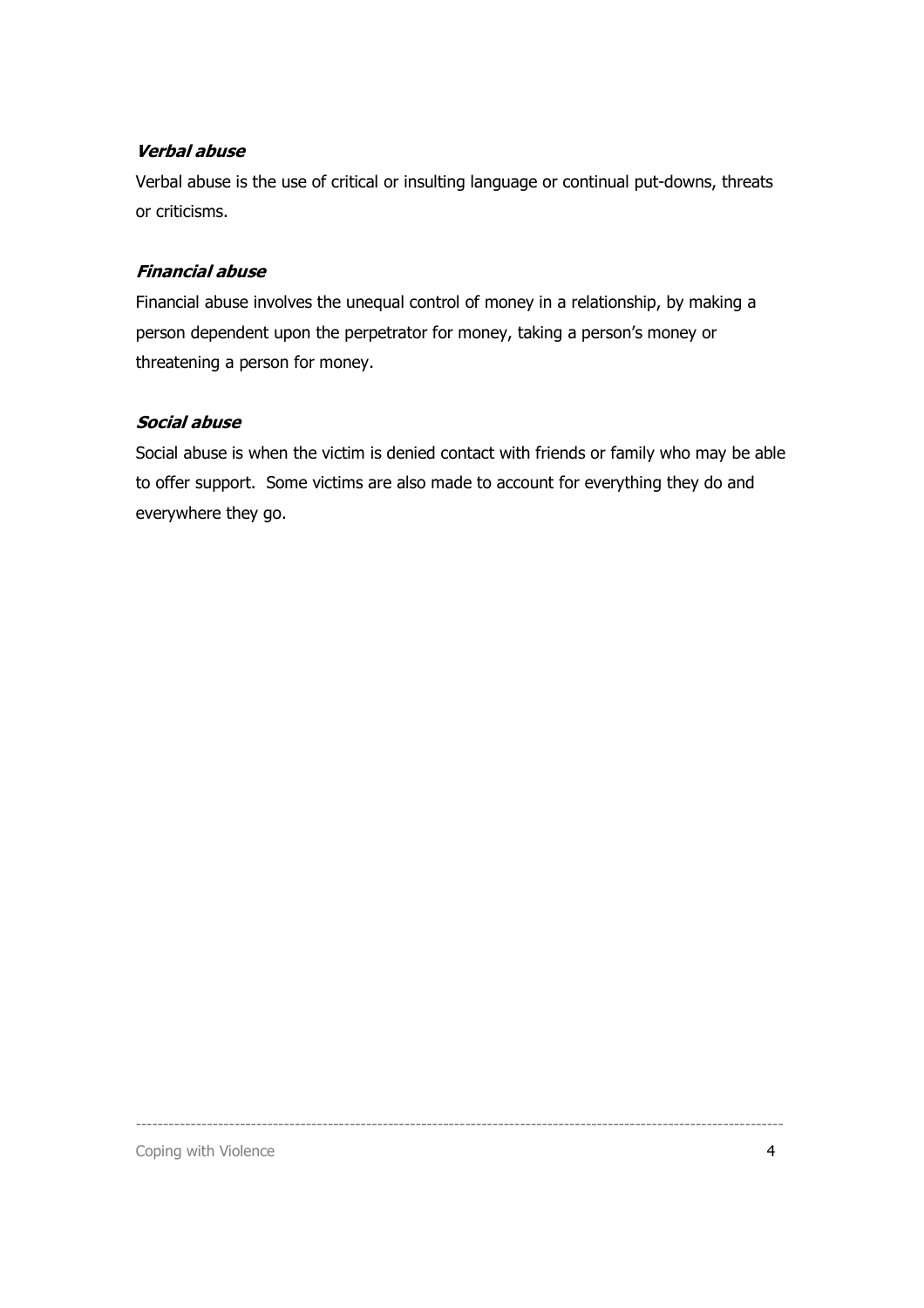### Prevalence

Around the world at least one woman in every three has been beaten, abused or coerced into sex in her lifetime. Most often the abuser is a member of her own family. The prevalence of domestic violence is difficult to determine for several reasons: it often goes unreported, and there is some ambiguity about what should be included in the definition of domestic violence. The Australian Bureau of Statistics estimates that only 31% of victims of domestic violence and 20% of female victims of sexual assault report the incident to the police.

A survey of Australian women (1996 Australian Bureau of Statistics) asked women about their experiences of violence, and found that:

- 5.9% of women had experienced physical violence in the 12 month period preceding the survey
- 2.6% of women either married or in a defacto relationship had experienced violence by their current partner in the 12 months prior to the survey
- 23% of women who had ever been married or in a defacto relationship had experienced violence in that relationship
- 1.1 million women experienced violence by a previous partner during and after the relationship
- women were nearly four times more likely to experience violence by a man than by a woman
- 9% of women who were currently in a relationship reported some form of emotional abuse (manipulation, isolation or intimidation)

----------------------------------------------------------------------------------------------------------------------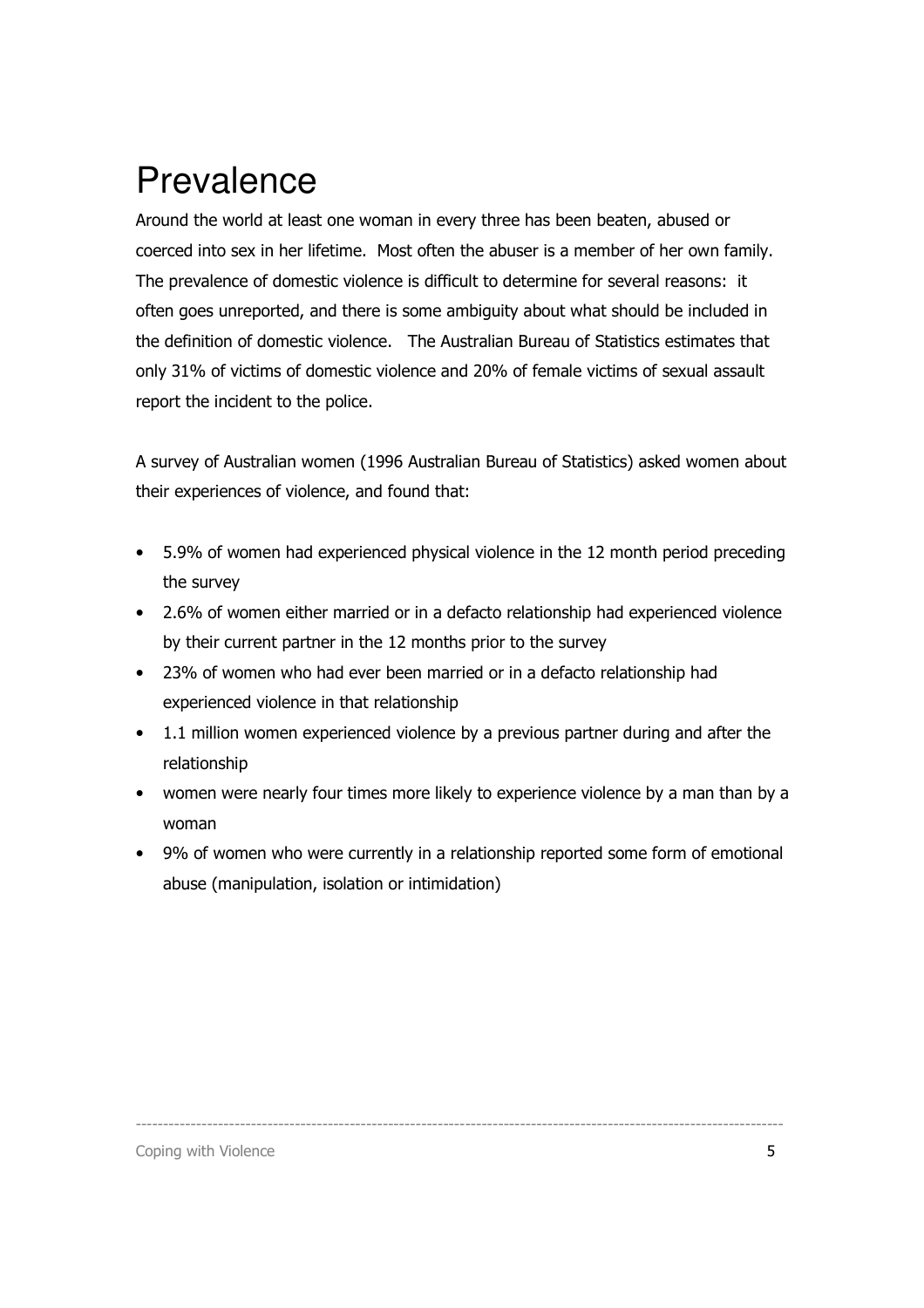A study conducted by the Queensland Domestic Violence Task Force estimates the following :-

- Over 90% of domestic violence is perpetrated by men against women
- **88%** of victims suffer from physical abuse with 36% of these suffering abuse daily or weekly
- **20% of all incidents involve threats with either a knife or gun and of these, 6% are** actually wounded with the weapon (sometimes fatally)
- <sup>29%</sup> of reported victims endure forced sexual contact, 50% on a weekly basis
- Sexual abuse is rarely isolated from other forms of abuse. It is often the final form of abuse if the abuser is unable to gain the power and control they desire from physical or emotional abuse
- Emotional abuse is often the best hidden of all domestic violence. By undermining the confidence of the victim, no visible scars or need for medical intervention is required.
- Of 23 women murdered in Queensland in 1991, 11 were murdered by a spouse or partner, a rate of almost one domestic homicide per month.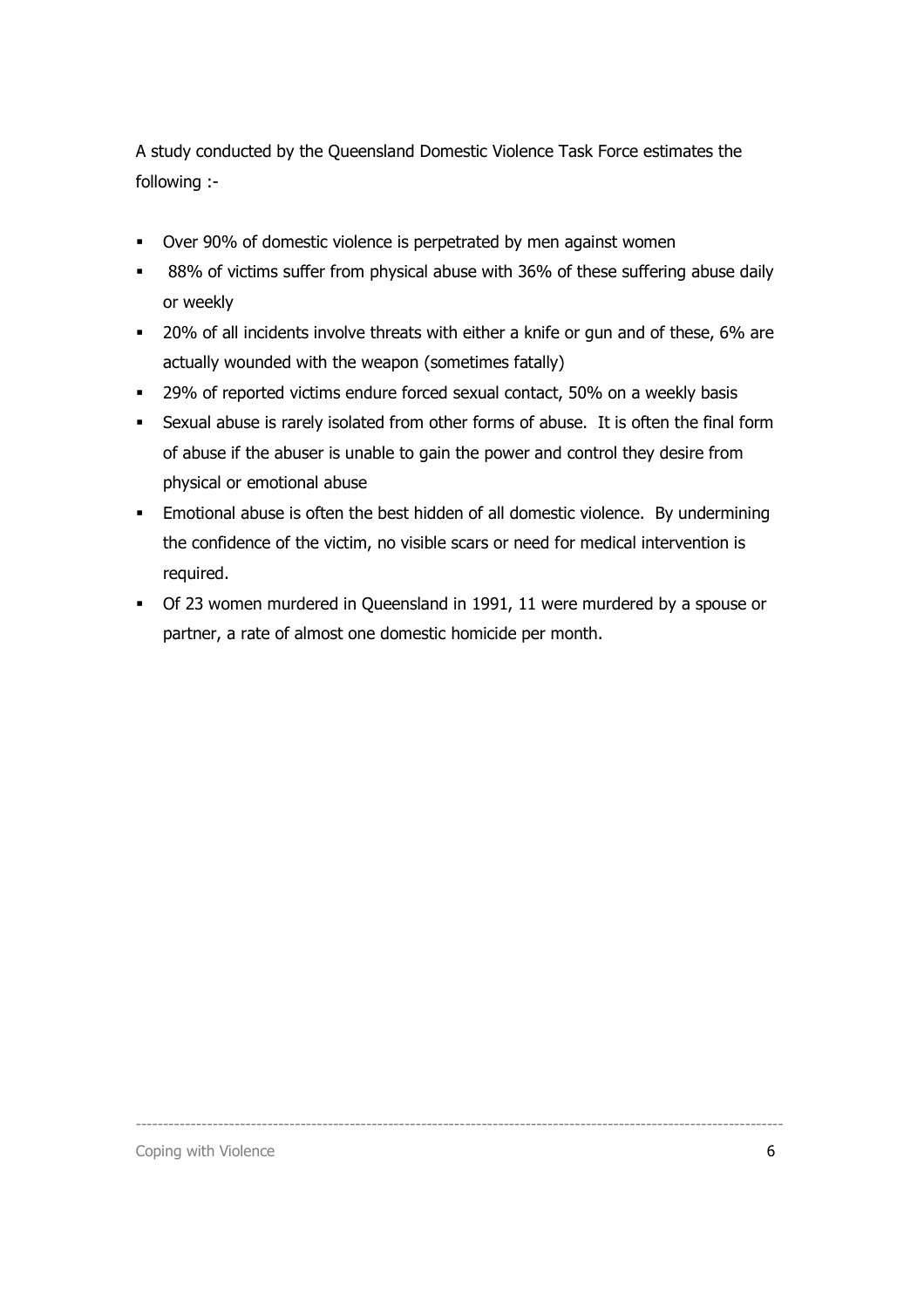## Myths about Domestic Violence

### Myth: Domestic violence is rare

Although statistics on domestic violence is not exact, it's clear that millions of women, children and even men are abused physically by family members and other people close to them

### Myth: Domestic violence is only seen in lower socioeconomic families and areas

Police records, domestic violence services and studies have shown that domestic violence occurs in every socioeconomic group regardless of age, race, culture, or academic level

### Myth: Alcohol and drug abuse are the causes of domestic violence

Domestic violence and substance abuse are two different problems that should be treated separately. Alcohol and drugs have been linked to domestic violence because many perpetrators use these substances; however to name them as the cause for domestic violence is almost excusing the batterer for his behaviour.

### Myth: Victims like being hit, otherwise they would leave

Most people respond to domestic violence with statements like "why doesn't she just leave" without thinking of the economic and social realities facing the victim. Shelters are often full and sometimes family and friends are less than supportive. Making the decision to leave may even increase the chance of physical harm to the victim or the children.

----------------------------------------------------------------------------------------------------------------------

Coping with Violence 7 and 2008 and 2008 and 2008 and 2008 and 2008 and 2008 and 2008 and 2008 and 2008 and 2008 and 2008 and 2008 and 2008 and 2008 and 2008 and 2008 and 2008 and 2008 and 2008 and 2008 and 2008 and 2008 a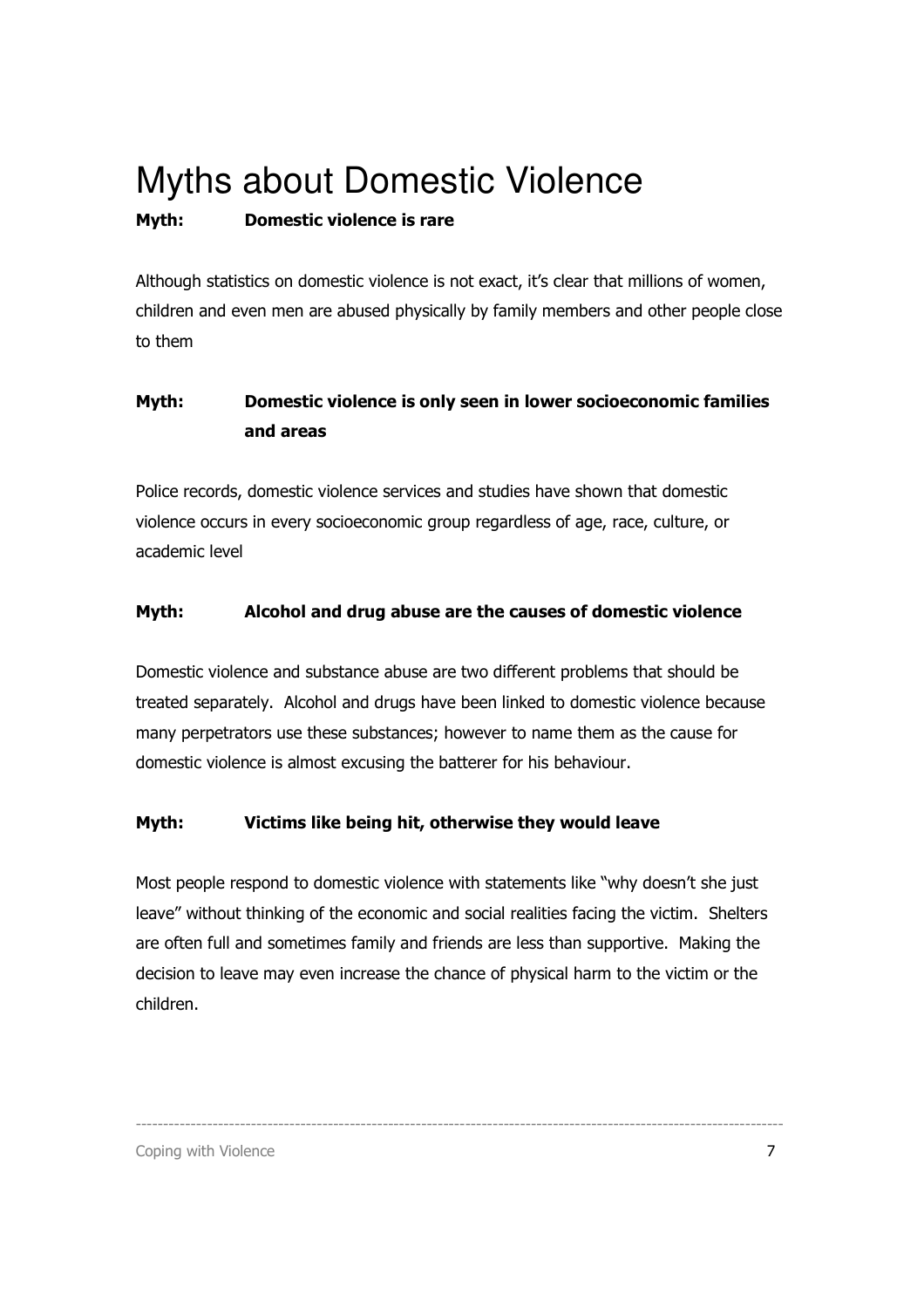### Impact of Domestic Violence

Many people fear admitting the impact of abuse. If you have accessed this reading to gain knowledge about domestic violence and you suspect that the behaviour of your partner is unsatisfactory, it might be worthwhile assessing the level of abuse in your relationship. For each question below, indicate the number from the scale that describes your relationship with your partner.

| $3$ – frequently | 2 – sometimes | 1- rarely | 0 – never |
|------------------|---------------|-----------|-----------|
|                  |               |           |           |

Does your partner monitor your time and make you account for every minute?

Does he discourage you from starting friendships with other people?

 Is he / she ever critical of things such as your cooking, your clothes or your appearance?

Does he / she demand an account of how you spend money?

Do his / her moods change radically, from calm to very angry?

Is he / she disturbed by your working?

Does he / she become angry more easily when he / she drinks?

Does he / she pressure you for sex?

Does your partner ever strike you? (e.g. slap, punch, kick etc)

----------------------------------------------------------------------------------------------------------------------

Does he / she ever strike you with an object?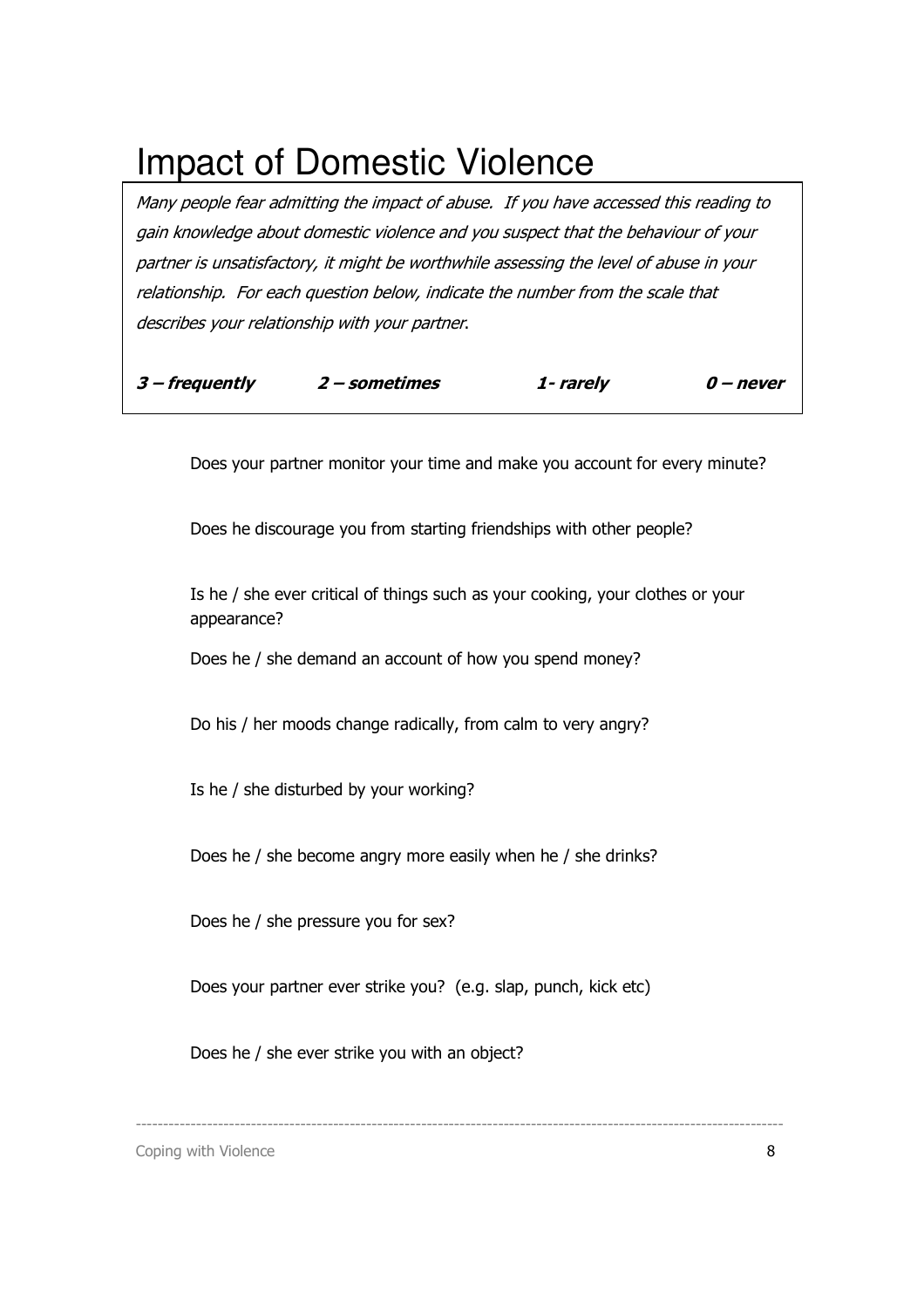Does he ever threaten to hurt you?

Has he ever threatened to kill you?

Does he / she ever give you visible injuries such as bruises or cuts?

Have you ever had to treat any injuries from his / her violence with first aid?

Have you ever had to seek professional assistance for any injuries?

 Does he / she ever hurt you sexually or make you have intercourse against your will?

Is he / she ever violent towards the children?

Does he / she ever throw objects or break things when he / she is angry?

Have you ever called the police because you felt that you were in danger?

#### TOTAL SCORE

If you have a score over 12, you are in a moderately abusive relationship. The higher your score, the more serious the level of abuse and potential for danger.

----------------------------------------------------------------------------------------------------------------------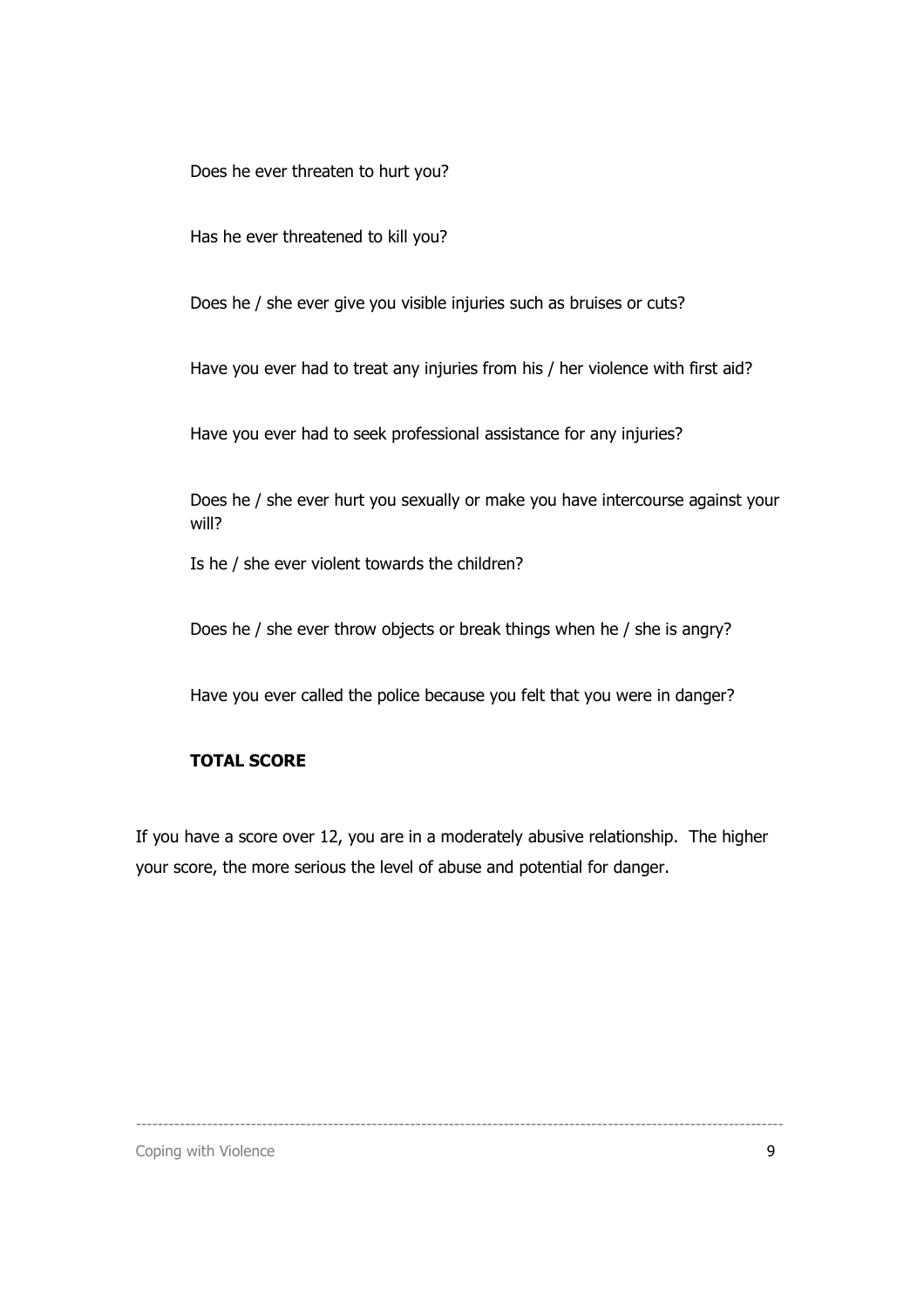### Impact on Children

Estimates are that more than 3.3 million children are exposed to physical or verbal abuse each year. Children may directly observe domestic violence or they may be aware of it indirectly. They may be in another room when it takes place, be woken during the night and hear the violence, or see bruising or damaged property after the violence occurs.

The impact of domestic violence on children varies from child to child. When compared with other children, children who have witnessed or been victims of domestic violence host a list of behavioural and emotional problems. These problems include both external and internal behaviours which range from aggression and antisocial behaviours, through to depression, anxiety and low self esteem. Some children react by becoming overly introverted and shy while others act out and become extroverts. Children in families where domestic violence is present, generally grow up prematurely, by taking on additional roles such as nurturer (when mum is recuperating), protector (of other children when violence is occurring) or referee between mum and dad. Quite often, children in this situation isolate themselves from other children in order to hide their situation.

Younger children can show excessive irritability and emotional distress and sometimes their toileting and language regresses. Preschool children may develop aches and pains for no apparent reason and eating and sleeping patterns may be disturbed.

Looking at the long term effects on children, depression and low self esteem generally transfer into adulthood. Substance abuse, sexual problems and criminal behaviour are behaviours which are at risk of being taken up in later life, as a result of witnessing domestic violence.

Children of victims are also at risk of continuing the violence in their own adult relationships because their parents failed to teach conflict resolution skills, and instead modeled violent behaviour and abuse. Some people believe that violence can result in

----------------------------------------------------------------------------------------------------------------------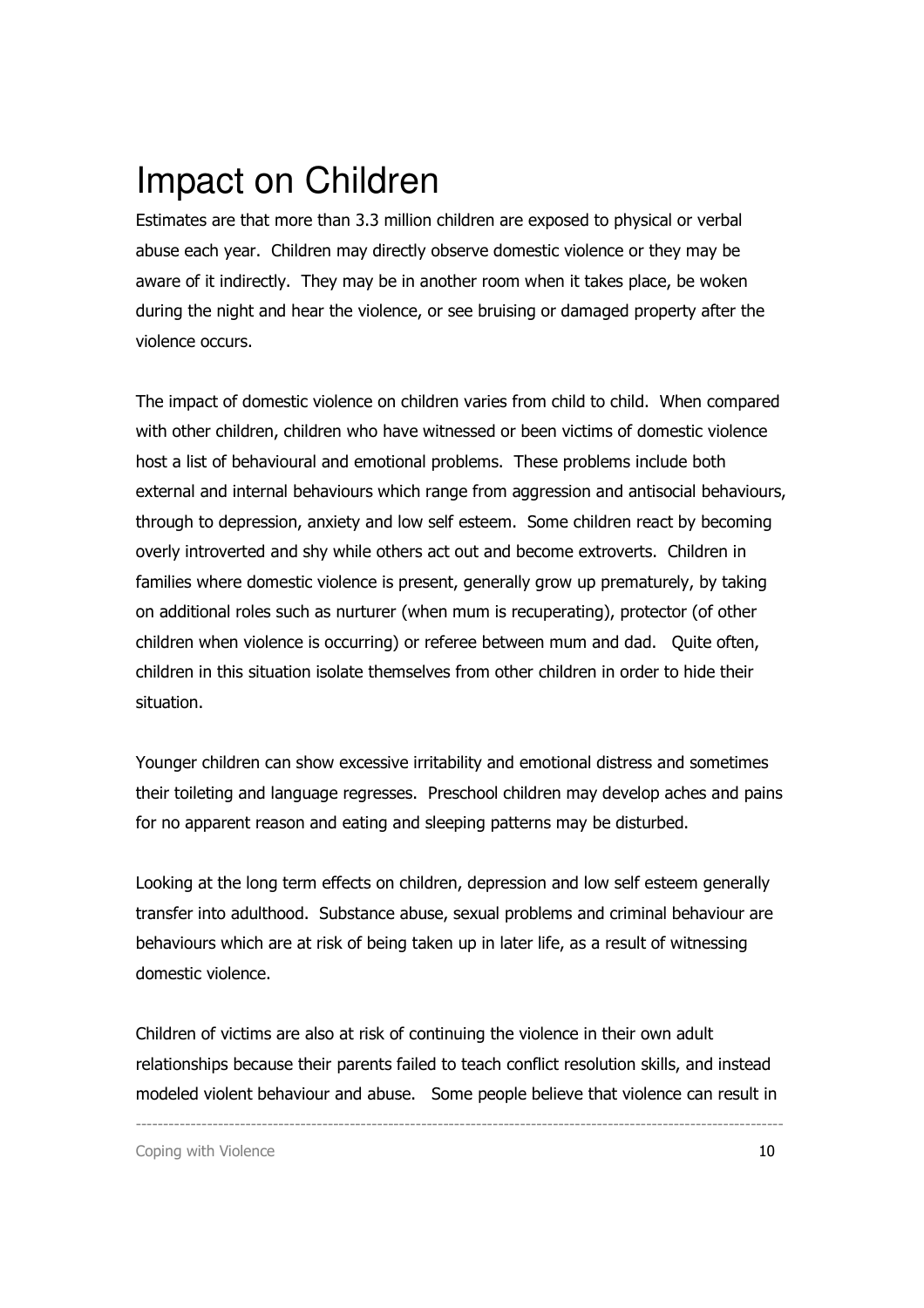gender based differences such as boys going on to become perpetrators of domestic violence and girls going on to become victims. It is important to note that children may also learn to be assertive and non violent by mothers who model this behaviour.

The impact of domestic violence can also extend to people not directly involved. For example, the effects can flow onto other children not experiencing domestic violence through bullying or aggression. Those children who survive the ordeal unscathed are those with average or above average intellectual development and high feelings of self esteem.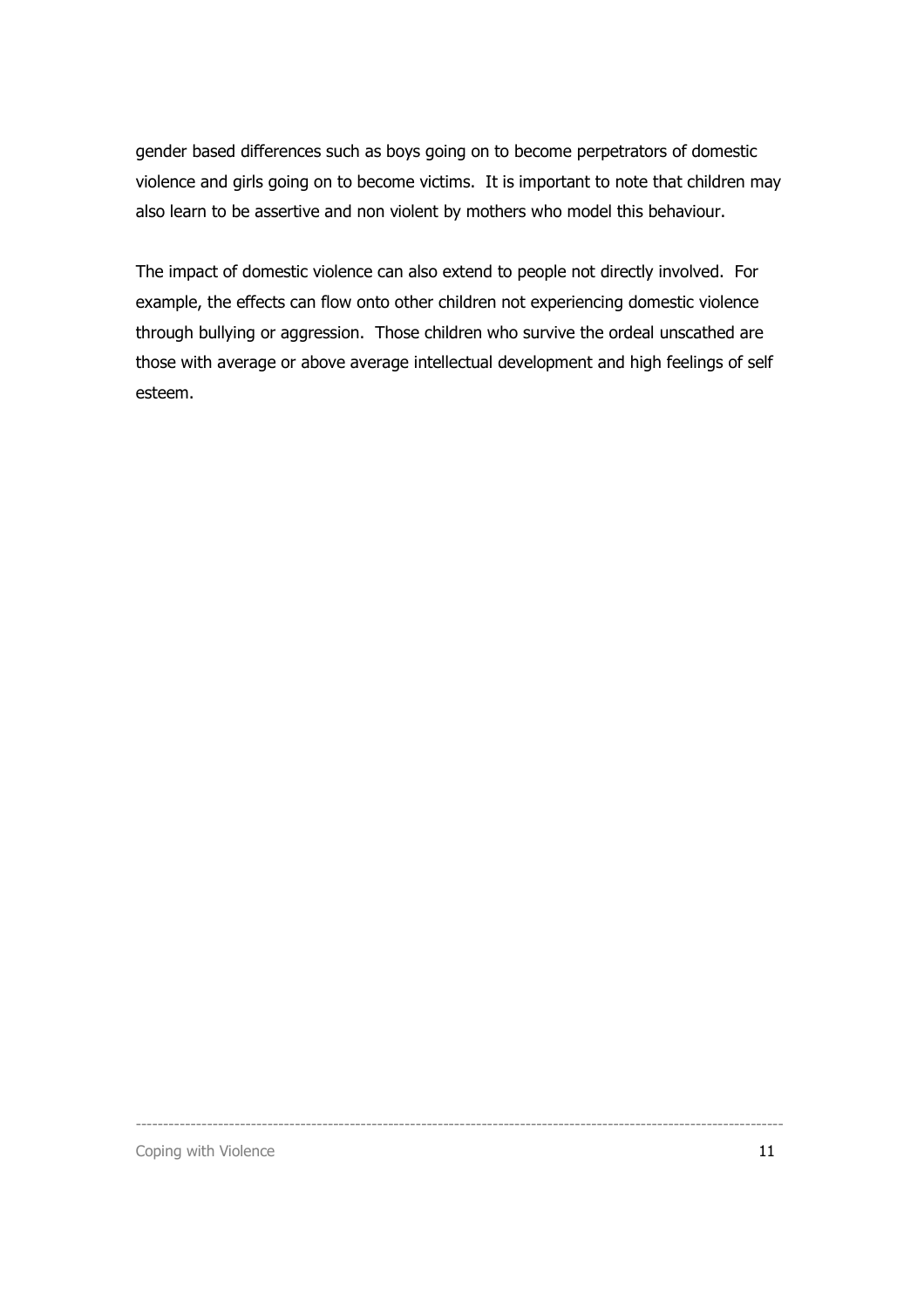### Who Is At Risk?

The Australian Bureau of Statistics (1996) Women's Safety Survey found that younger women were more at risk of violence than older women. In the 12 months prior to the survey, 19% of women aged 18-24 had experienced an incidence of violence compared to 6.8% of women aged 35-44 and 1.2% of women aged 55 and over.

Pregnancy is a time when women appear to be vulnerable to abuse. Of the women who reported experiencing violence by a previous partner, over 700,000 had been pregnant at some time during their relationship. While 42% of these women experienced violence during pregnancy, 20% experienced domestic violence for the first time while they were pregnant.

Some research suggests that domestic violence is more problematic in remote and regional Australia. By contrast, major cities had lower rates of domestic violence. Indigenous Australians are over represented as both victims and perpetrators of domestic and family violence. The rate of death from violence in Indigenous communities is 10 times higher than for non-Indigenous people.

----------------------------------------------------------------------------------------------------------------------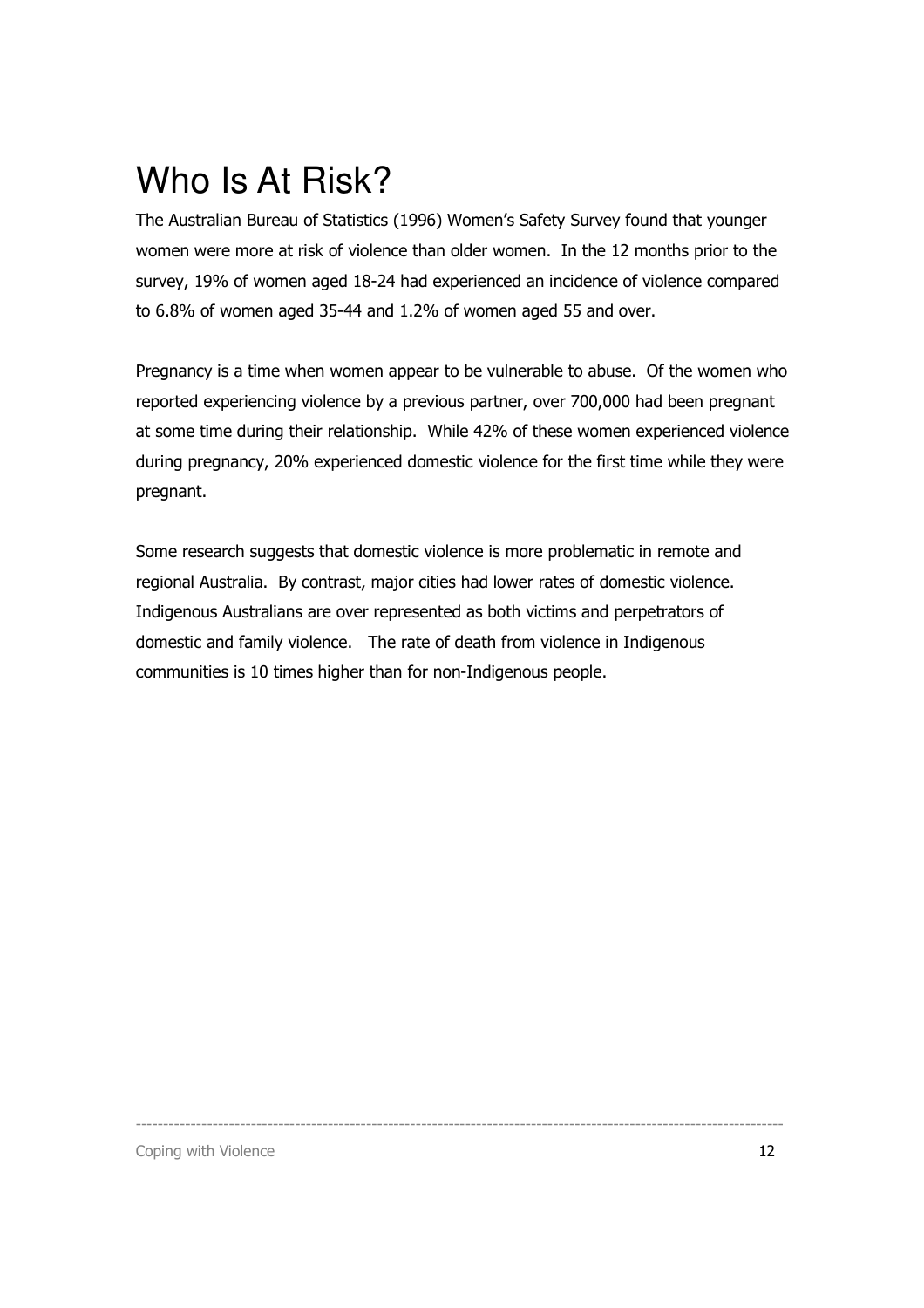### Understanding Domestic Violence

While there is no excuse for domestic violence, it is useful to have an understanding of why it occurs. Hurting someone usually results from being angry, but anger is a secondary emotion. This means that the anger is usually just the tip of the iceberg in terms of what the real feelings are underneath. Often people react angrily when they feel embarrassed, ashamed, frustrated, guilty, stupid, sad, fearful or incompetent. These feelings are primary emotions hidden under the surface which need to be identified, as in the anger iceberg below. Above water level is the only part of the iceberg that is seen which represents anger. Most of the iceberg is beneath the water and this part represents other emotions linked to anger.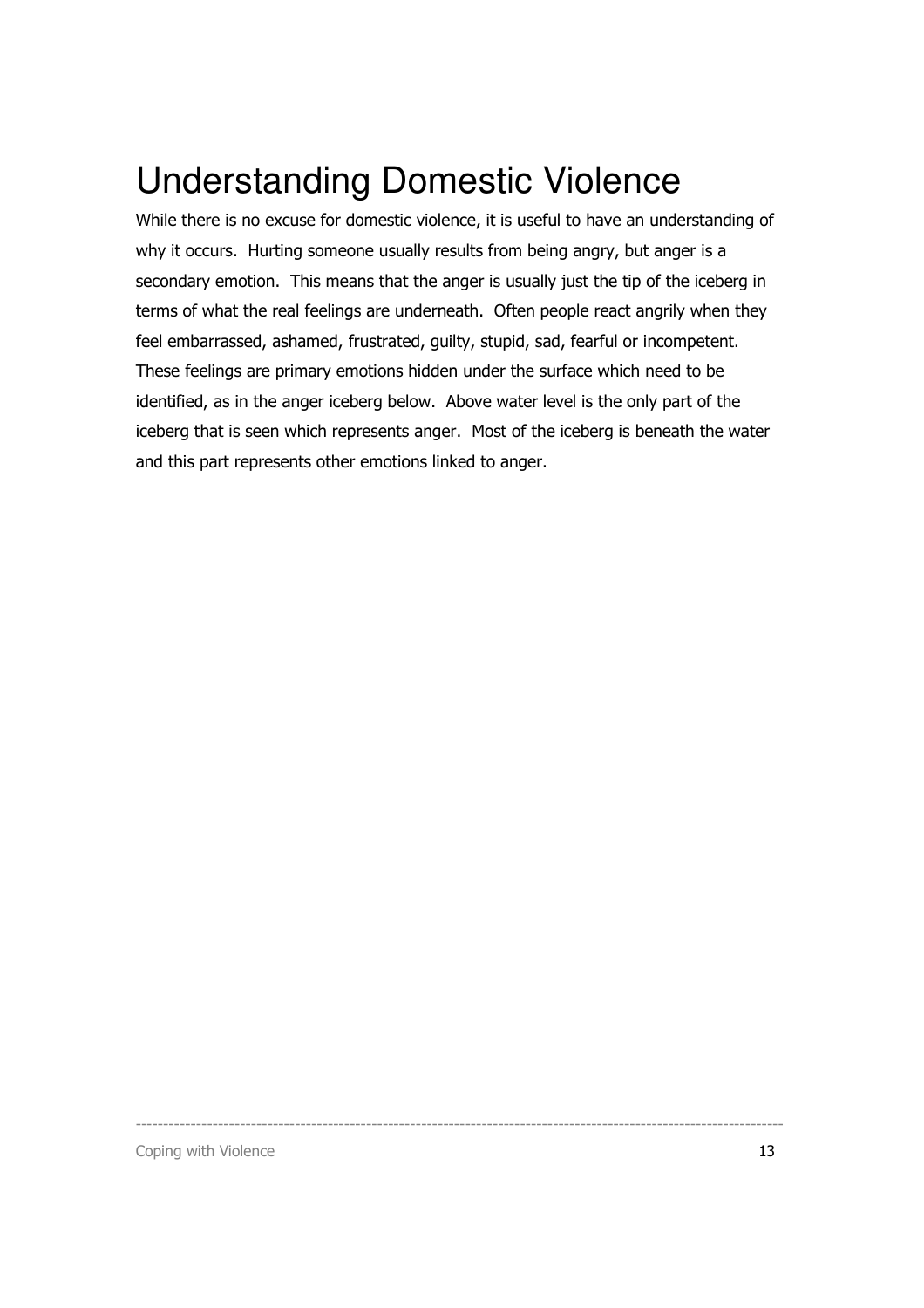

Despite the expression of anger occurring quickly and aggressively with seemingly little time to think, there are many thoughts and beliefs that come into play when a person becomes angry. There is usually a rapid cycle which occurs after the event through to the expression of anger. By looking at the cycle on the following page, we can see various points at which the perpetrator of violence may be able to think differently about an event and therefore be able to respond differently to it.

----------------------------------------------------------------------------------------------------------------------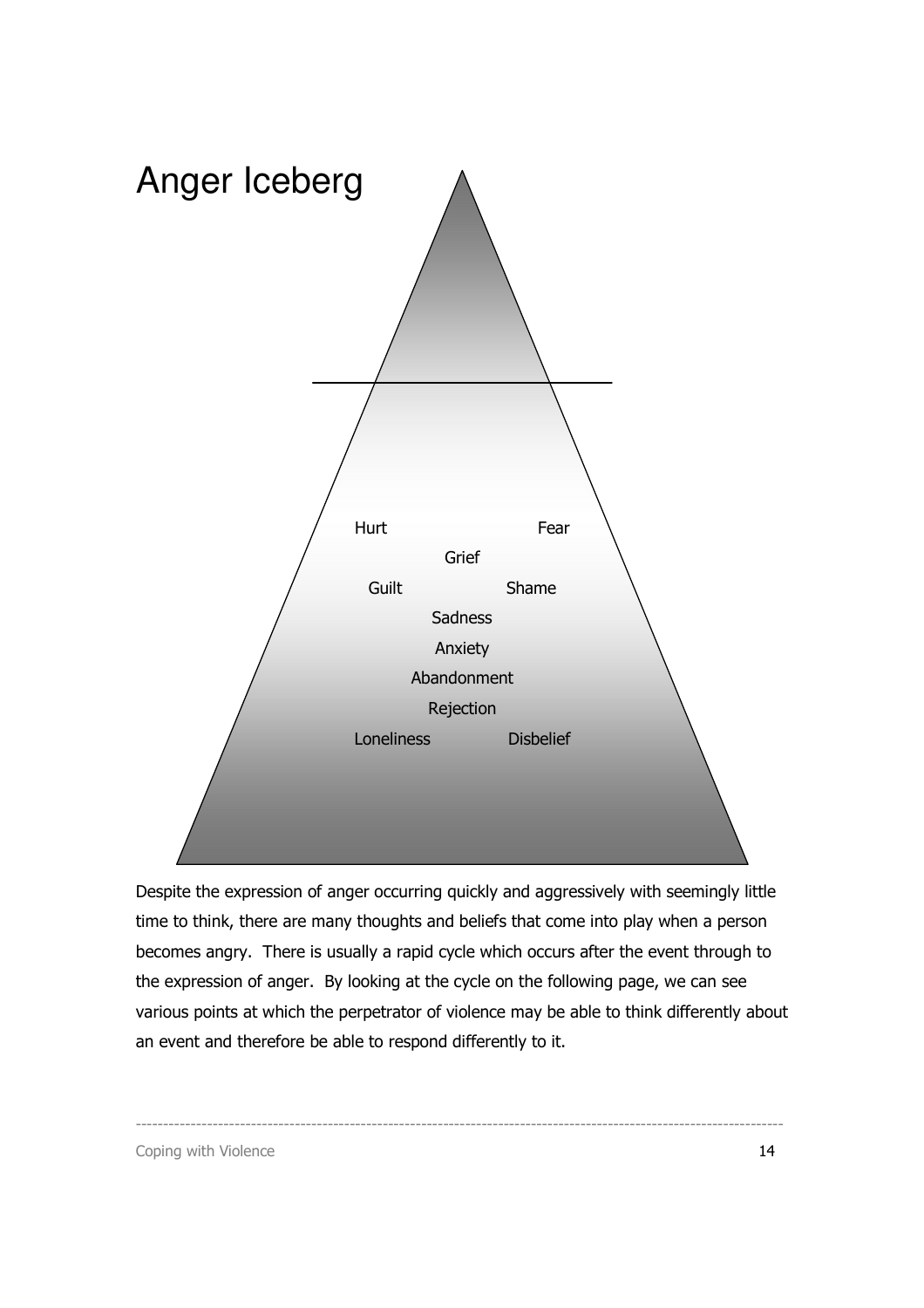

As you can see from the above, angry outbursts are the conscious response to events which occur in our day to day lives. However we all have the power to control our thinking and behaviour and to make decisions about other options or ways to respond to the event. It is for this reason that domestic violence is not tolerated. If you suspect that you are in a domestically violent relationship, take some time to review this cycle,

----------------------------------------------------------------------------------------------------------------------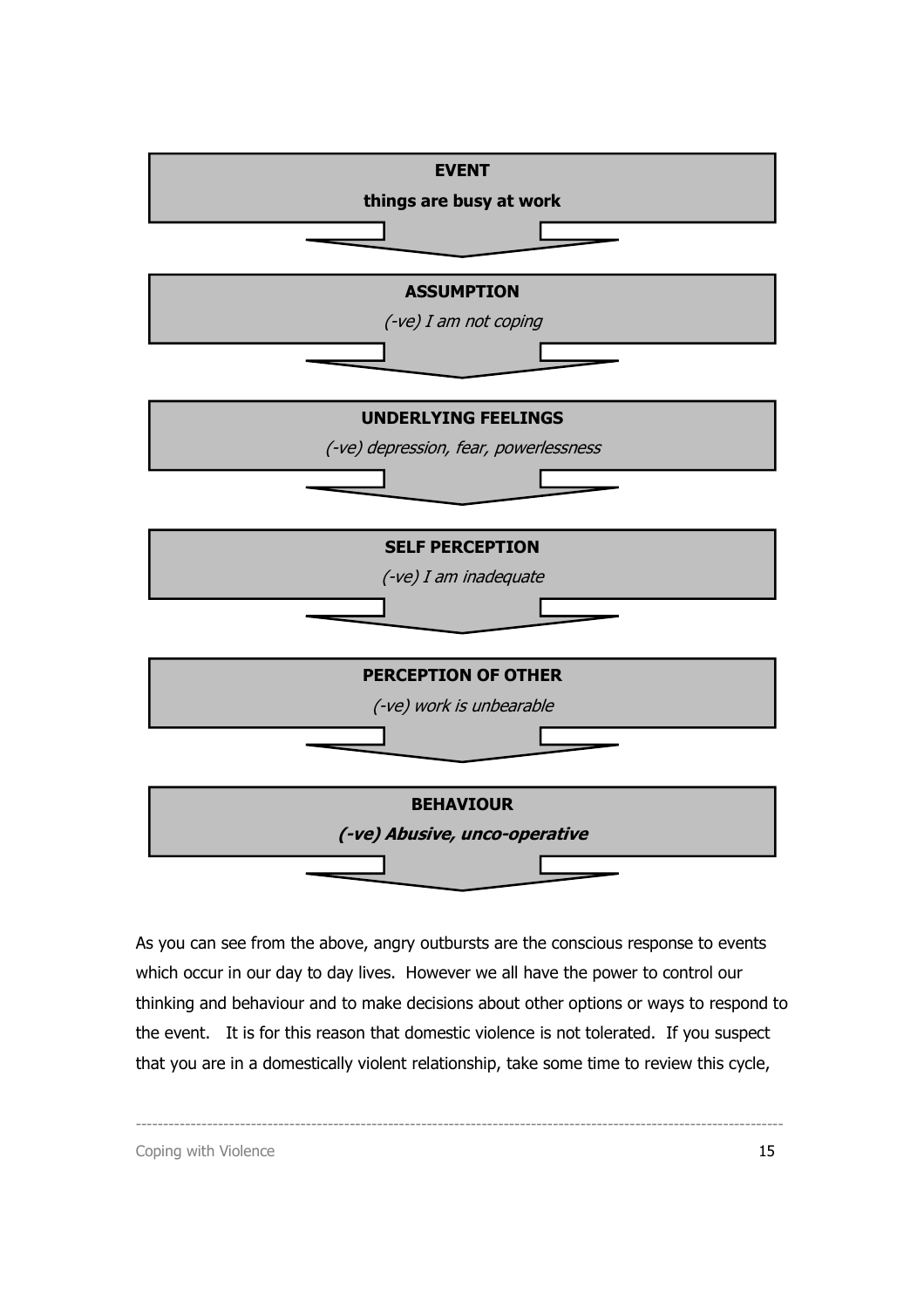noticing if there are patterns or events which cause your partner to behave in an abusive or violent way.

----------------------------------------------------------------------------------------------------------------------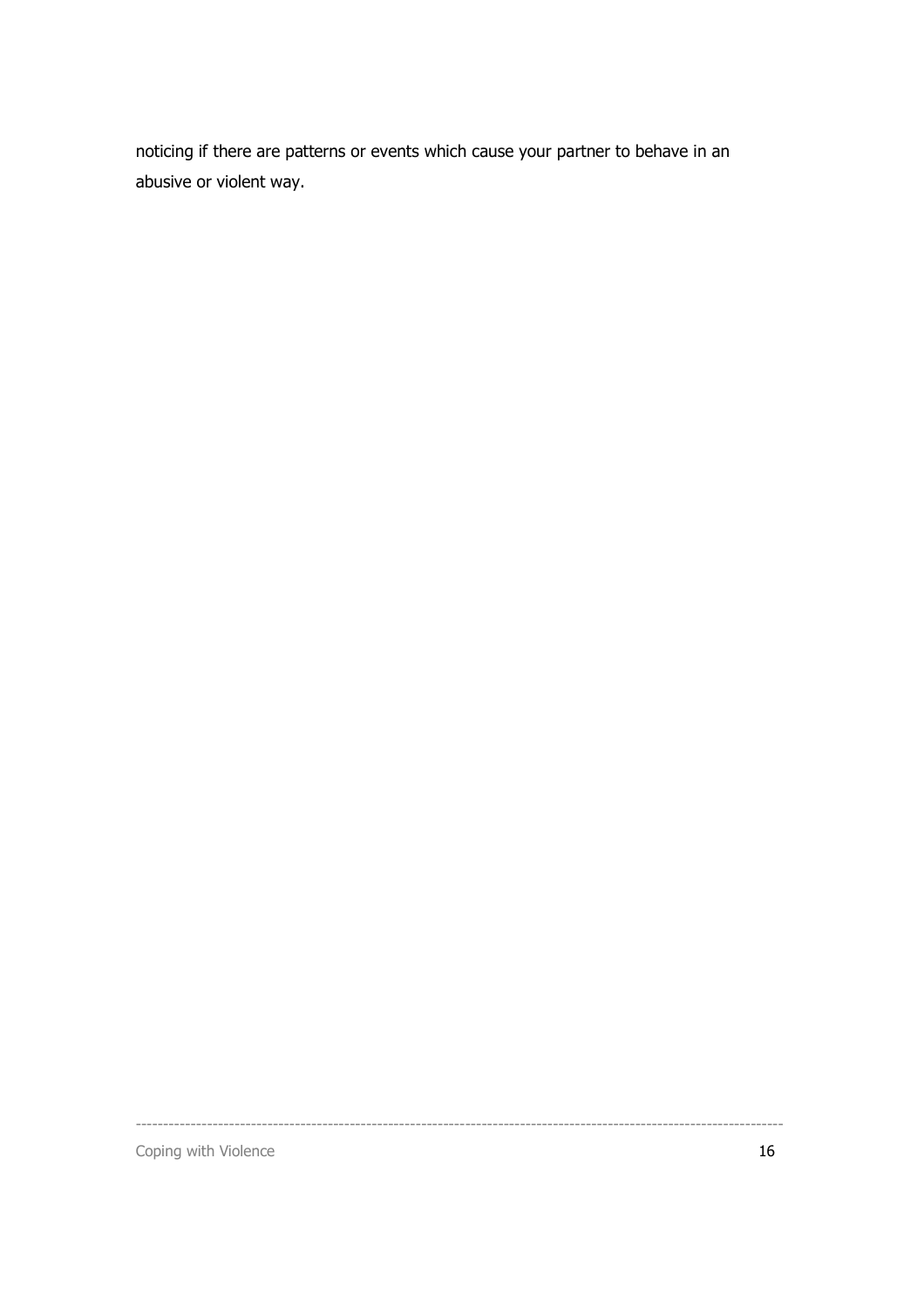### Why Do Men Abuse?

Women are the victims of domestic and family violence in the majority of cases, and in fact, 90% of domestic violence is committed by men against women. While it is accepted that women as well as men can commit violence, this section will primarily focus on the male being the perpetrator.

There are many reasons or excuses for a man to commit an act of domestic violence or act in an abusive way. Women are renowned for being the more comfortable gender when speaking about or sharing their feelings. This means that men are less likely to speak about their frustrations with work, home life, and the disappointments in life. For this reason, men seem to bottle up their feelings which can allow these feelings to escalate and get more intense. Men who notice their feelings sooner rather than later are more able to find alternative routes to violence or abuse.

Men are also likely to have angry responses if they don't feel good about themselves. Quite often one's self esteem is developed in early childhood where the person is often reminded that they are no good or worthless. When self esteem is not repaired by adulthood, people can take on a 'victim mentality'. In order to feel good about themselves, they search for partners who will alleviate them from this role by becoming the victim, which restores the perpetrator's self worth and superiority.

The majority of violence occurs to women with dependent children, many of whom will be directly abused in addition to witnessing their mother being abused. The effects on these children include depression, anxiety, withdrawal and low self esteem in the short term. Unfortunately, many studies have noted that in the long term, boys who witness domestic violence may go on to become perpetrators in future relationships.

----------------------------------------------------------------------------------------------------------------------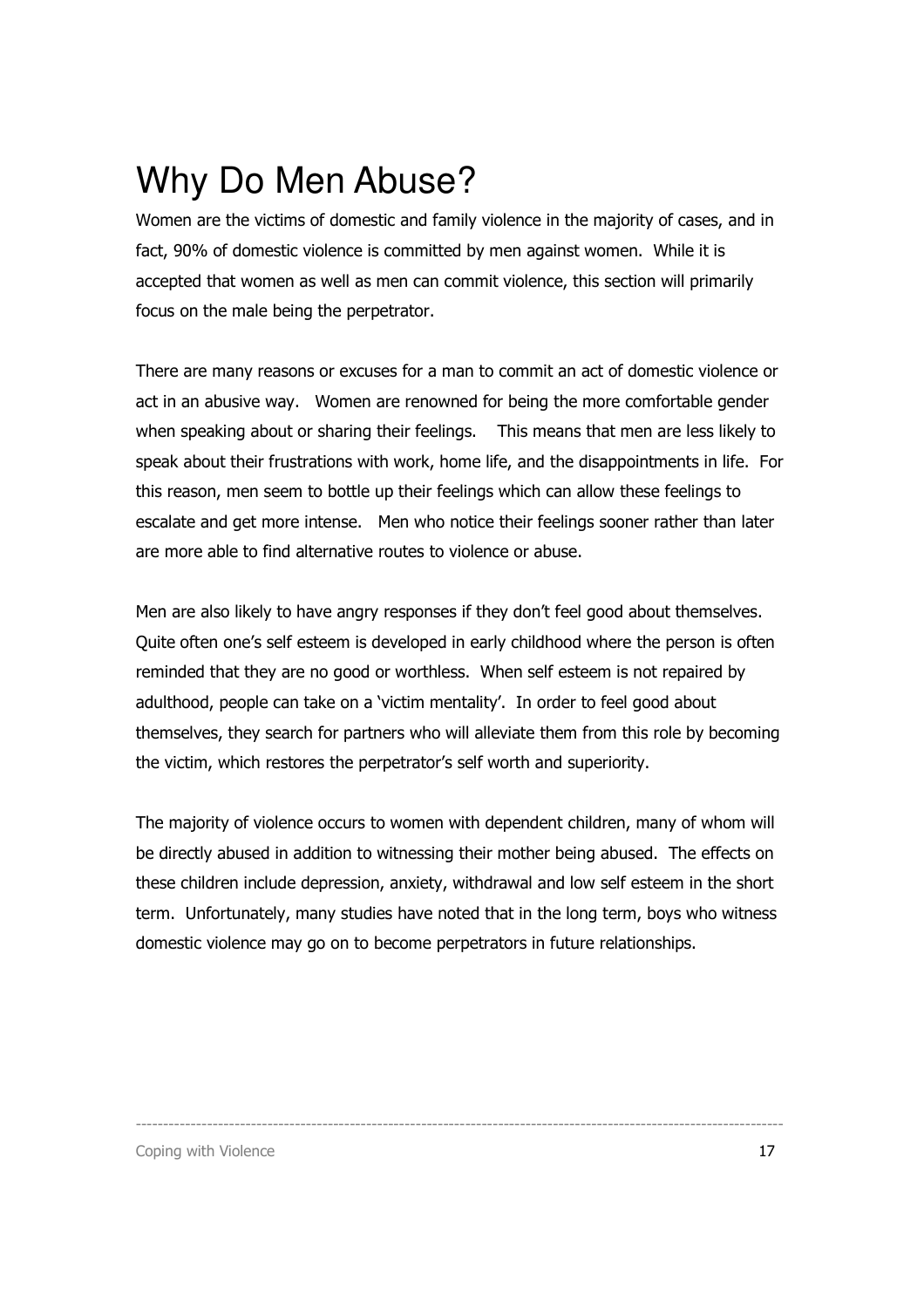## Why Do Victims Stay?

Probably the only person who can answer this question accurately is the person who is being abused in the relationship. Generally there are two types of factors which influence the decision. These are emotional and situational factors. It is useful to gain this understanding before making big decisions for your future.

Complete the checklist below which will give you an indication of your reasons for having stayed in the relationship until this time.

### Emotional factors:

I have a low self esteem

I fear being alone

I have a lack of emotional support if I leave the relationship

I would feel guilty if the relationship fails

I fear that my partner would not be able to survive without me

I fear that my partner may commit suicide if I left

I believe my partner will change

I feel too embarrassed and humiliated to seek help

I love him too much to leave

----------------------------------------------------------------------------------------------------------------------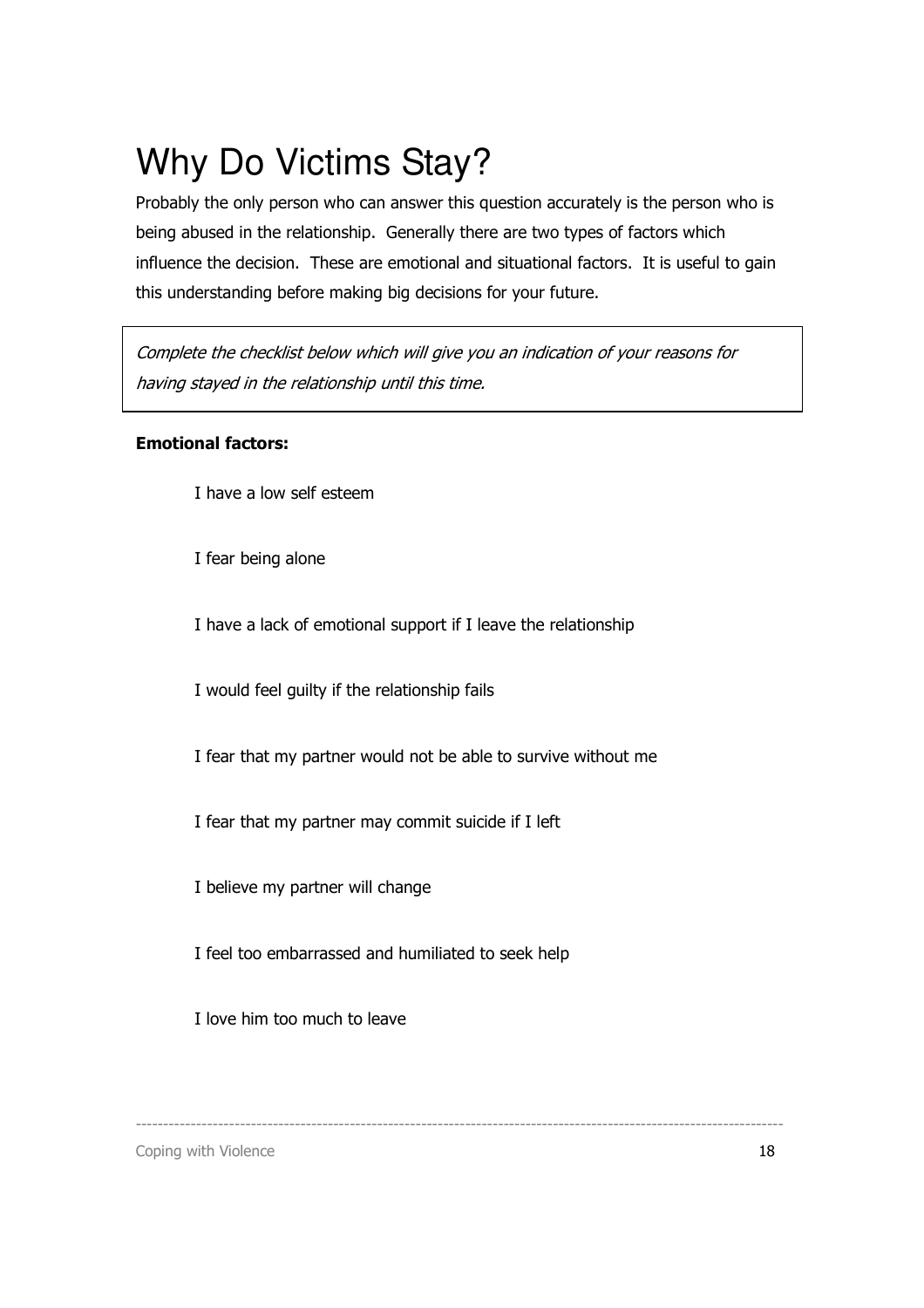#### Situational factors:

I am staying because of the children

If I leave, I may lose custody of the children

I don't have anywhere else to go

I can't support myself financially

I have no job skills to get a job

Wherever I go, he will find me

Fear is the main reason women do not seek help or tell anyone about the violence or abuse in their relationship. Sometimes this fear is about coping alone if and when they leave and is heightened in cases where the woman is either physically or financially dependent on their partner. People with disabilities therefore face additional challenges when trying to leave a violent relationship. Fear can also be about what the partner might do if they found out that help was sought. For some women, the thought of being physically hurt or even killed, or the thought of their children being physically hurt or killed is enough to stay in a relationship. Studies show that the highest risk of serious injury or death from violence occurs at the point of separation or at the time when the decision is made to separate. By leaving, the perpetrator's power is threatened and his need to control the woman and children is intensified.

As a result of domestic violence and abuse, many women's self esteem is so low that they are unable to see themselves as worthy of seeking help. The victim tries to rationalize the abuse, believing that they were the cause of it or they somehow deserved it. Police called out to the scene of domestic violence by neighbours, often complain that when the abuser is arrested, the victim wants them to drop the charges.

----------------------------------------------------------------------------------------------------------------------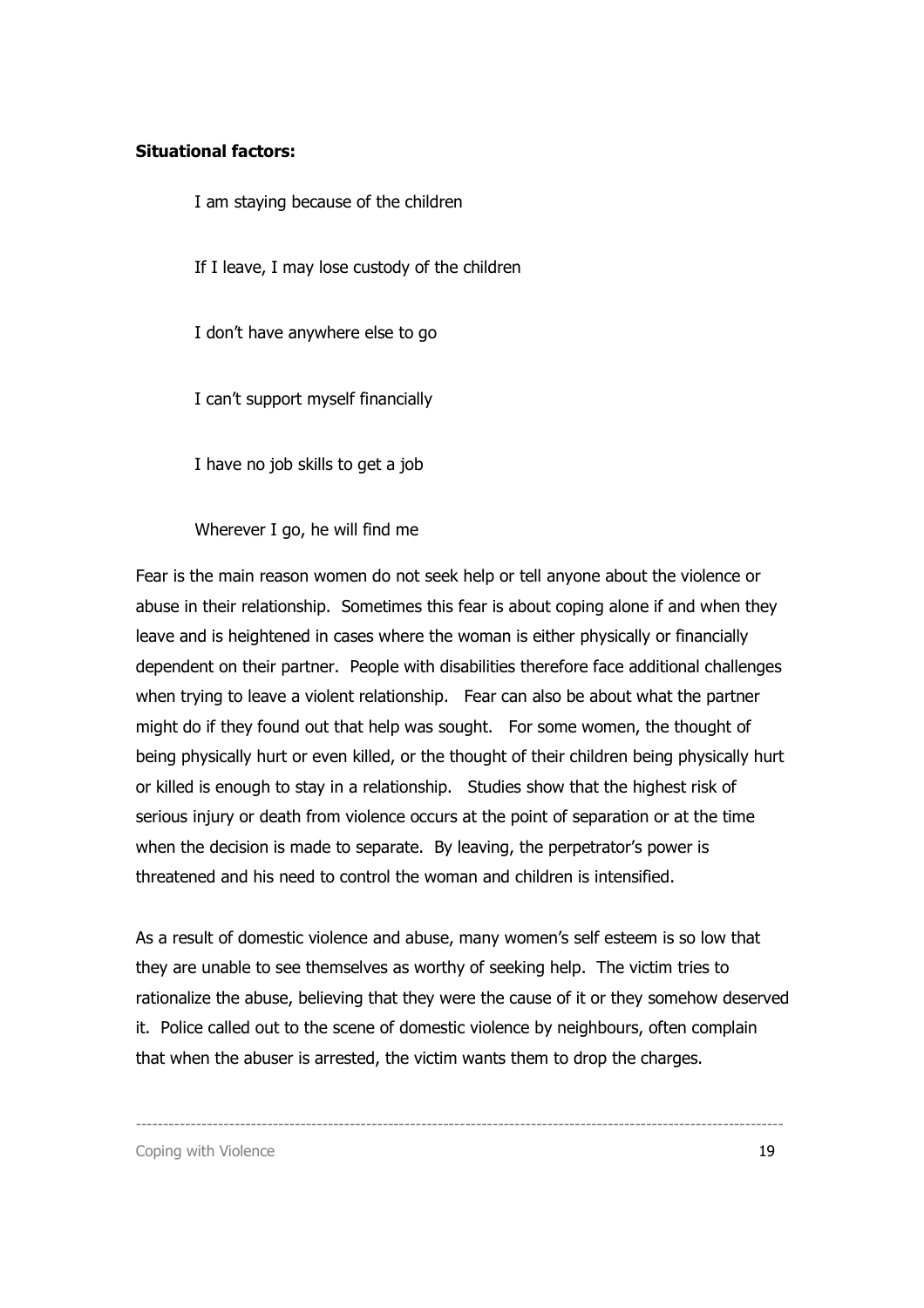Many battered women try various tactics to alleviate the abuse. These include fighting back, trying to talk out the problem, or changing their own behaviour to meet the needs of the abuser. When this doesn't work, women may become passive, which reduces the immediate danger. Repeated violence has pushed many women to suicide or homicide.

The sad truth about domestic violence is that many suffer in silence. The main reason for this is fear of retaliation both toward themselves and to their children. Being abused means you are NOT in a good relationship.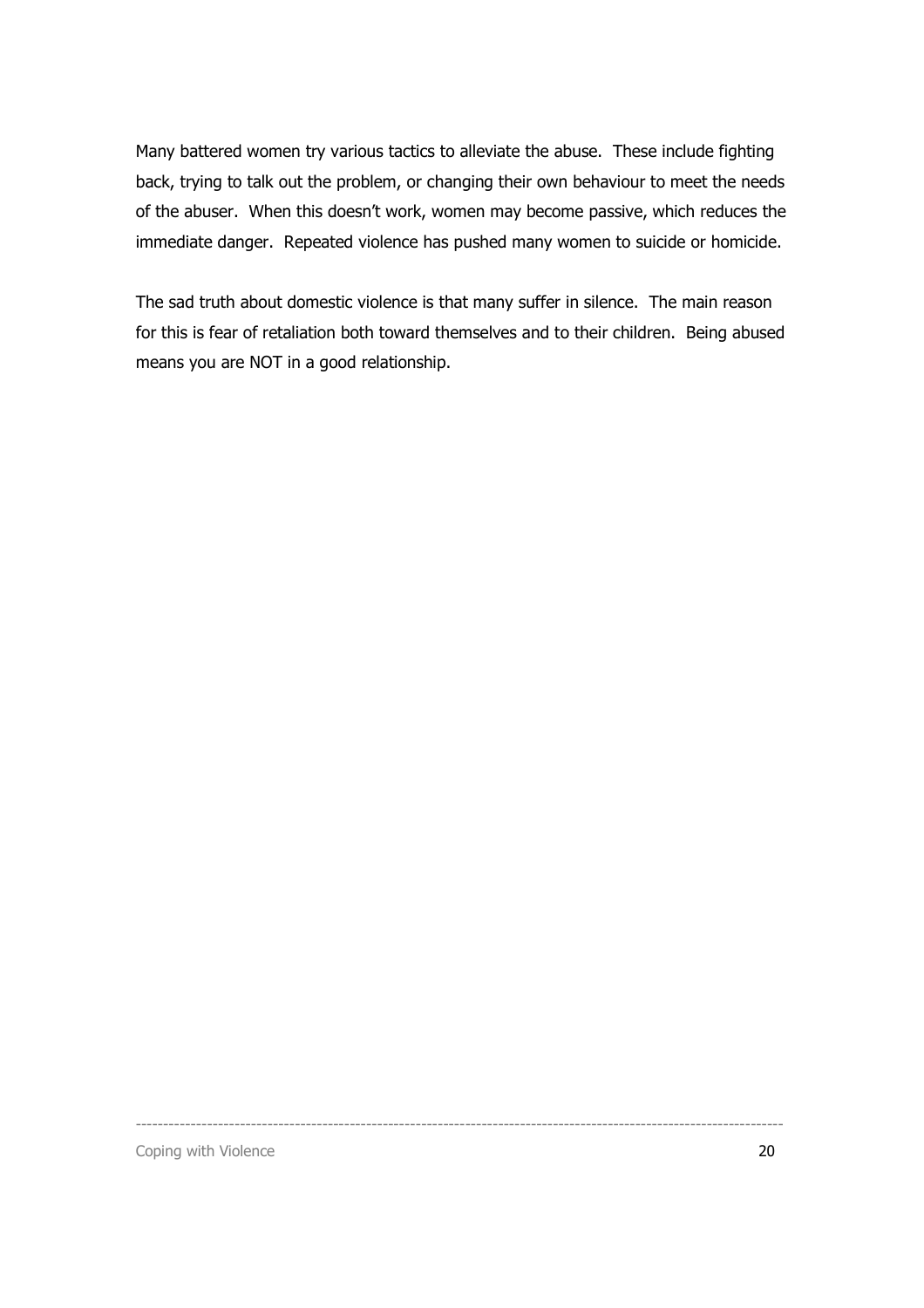### The Cycle of Violence

There has been a great deal of research which indicates that there are patterns to violence in abusive relationships and is often referred to as "the cycle of violence". It has been useful for many women in violent relationships to notice these patterns in order to predict attacks, however it is important to note that there are many situations where violence is not predictable.

The cycle has five phases and begins with what is known as the **build up** phase. This phase can run over any length of time and usually is a period of high tension caused by anything from work stressors, family or financial pressures or destructive thought patterns. The build up phase generally includes stand over tactics such as verbal threats. These threats raise the level of fear of the partner and enable the male partner to gain greater control of the situation. Ultimately the perpetrator explodes in a rage of violence which is called the explosion phase.

The remorse phase follows the explosion, where the perpetrator feels ashamed and guilty because of his actions. He may fear that his partner will leave, so he makes a greater effort in the relationship. Some women choose to believe that the violence will not be repeated. During this phase the perpetrator may deny or minimise what occurred during the explosion or even look for reasons outside him for what happened.

Next is the *pursuit phase* where the perpetrator attempts to win back the love and affection of his partner. This usually involves gifts and promises of changed behaviour.

Lastly is the *honeymoon phase* which is a time of intense intimacy and denial of the previous abuse. Women, while confused, are less inclined to exit the relationship at this time. She sees the batterer as sincere and loving and chooses to believe this is what he is really like, and if she supports him things will change. The perpetrator becomes increasingly more confident in the relationship until the cycle is repeated. Calm loving behaviour gives way to smaller incidents until the tension reoccurs and a new cycle of violence and battering begins again.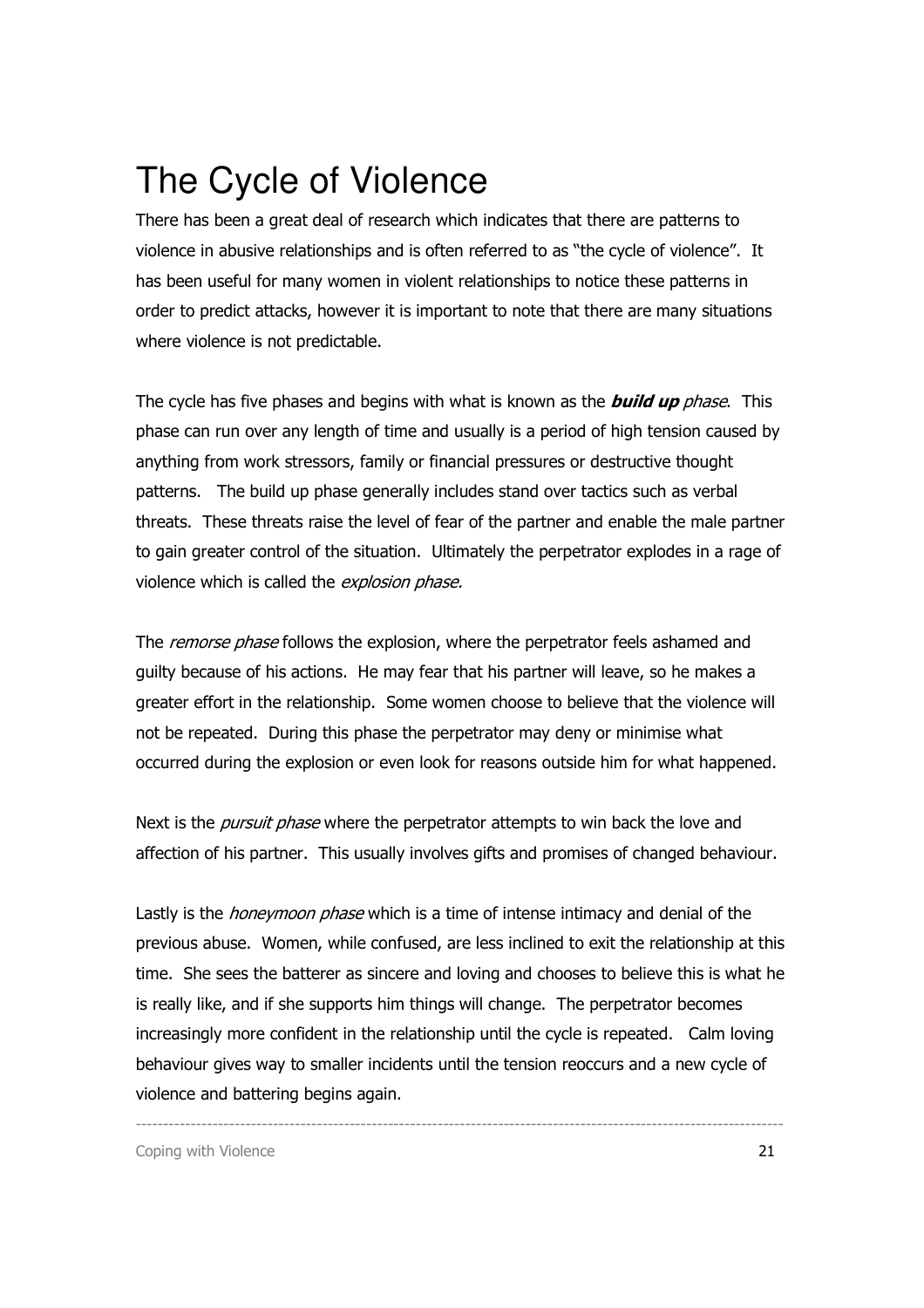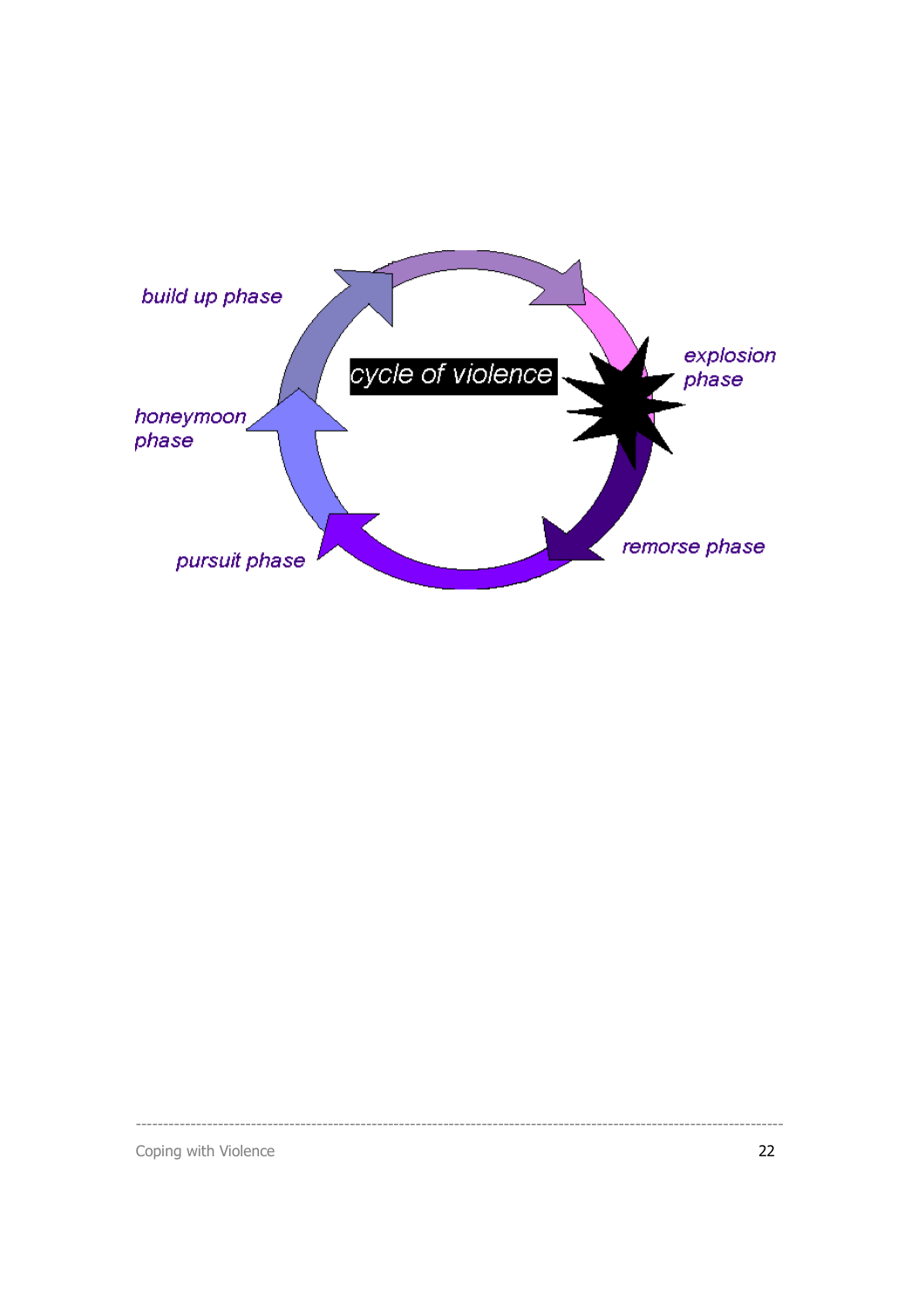## Safety Plan

You may be far from making decisions about staying or leaving the relationship. However you may have completed the questions listed at the beginning of this document and identified that you are in an abusive relationship. You may also recognise that your relationship is showing patterns similar to the cycle of violence. If this is the case, you need to be honest with yourself that you may also be in danger.

Every woman has the right to feel safe and for this reason, it is essential that you develop a safety plan which you can implement if you need to leave quickly. This plan should be flexible enough that allows for changes to circumstances but it is important that your partner does not see the plan.

Safety plans should be individualised, for example it should take into account your age, marital status, whether children are involved, geographic location and resources available.

Your safety plan should include where you can go in order to feel safe, who to call if your safety is threatened and any emergency telephone numbers. It can operate as a checklist of things you need to do and things you need to have ready, in case of an emergency.

Below is a template of a safety plan for you to complete. It has three parts. The first is a safety plan in case of a violent situation occurring. The second is an exit safety plan, one which will operate in the event of you needing to get out, fast. The third is a day to day safety plan in order for you to feel safe after you leave.

Please take the time to complete the plans, and store them in an easy to locate, safe place.

----------------------------------------------------------------------------------------------------------------------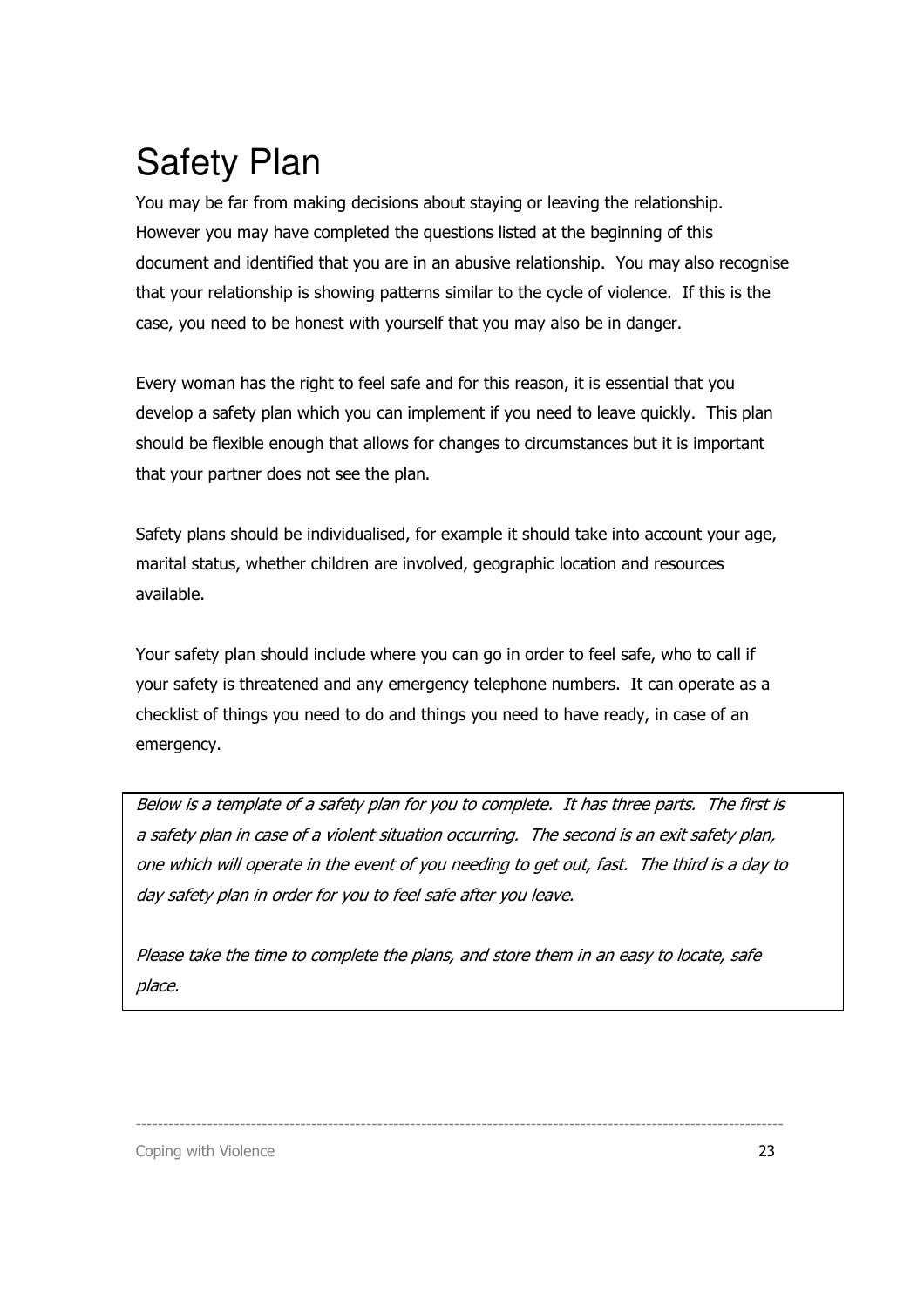## Safety Plan Template

### During a violent incident

when my partner becomes abusive, I can

……………………………………………………………………………………………………………………………… ……………………………………………………………………………………………………………………………… ……………………………………………………………………………………………………………………………… when we have an argument, I will move to a space where there is lower risk such as ……………………………………………………………………………………………………………………………… ……………………………………………………………………………………………………………………………… ……………………………………………………………………………………………………………… • If the situation becomes very serious, I can ……………………………………………………………………………………………………………………………… ……………………………………………………………………………………………………………………………… ……………………………………………………………………………………………………………………………… I can ask the following people to call the police if they hear arguments coming from my home 1. …………………………………………………………………….……………………………………….

| ∽ |  |
|---|--|
| ີ |  |

• I will use a code word when calling for help with my children / family / friends ………………………………..………….……………………………………………………………………..

----------------------------------------------------------------------------------------------------------------------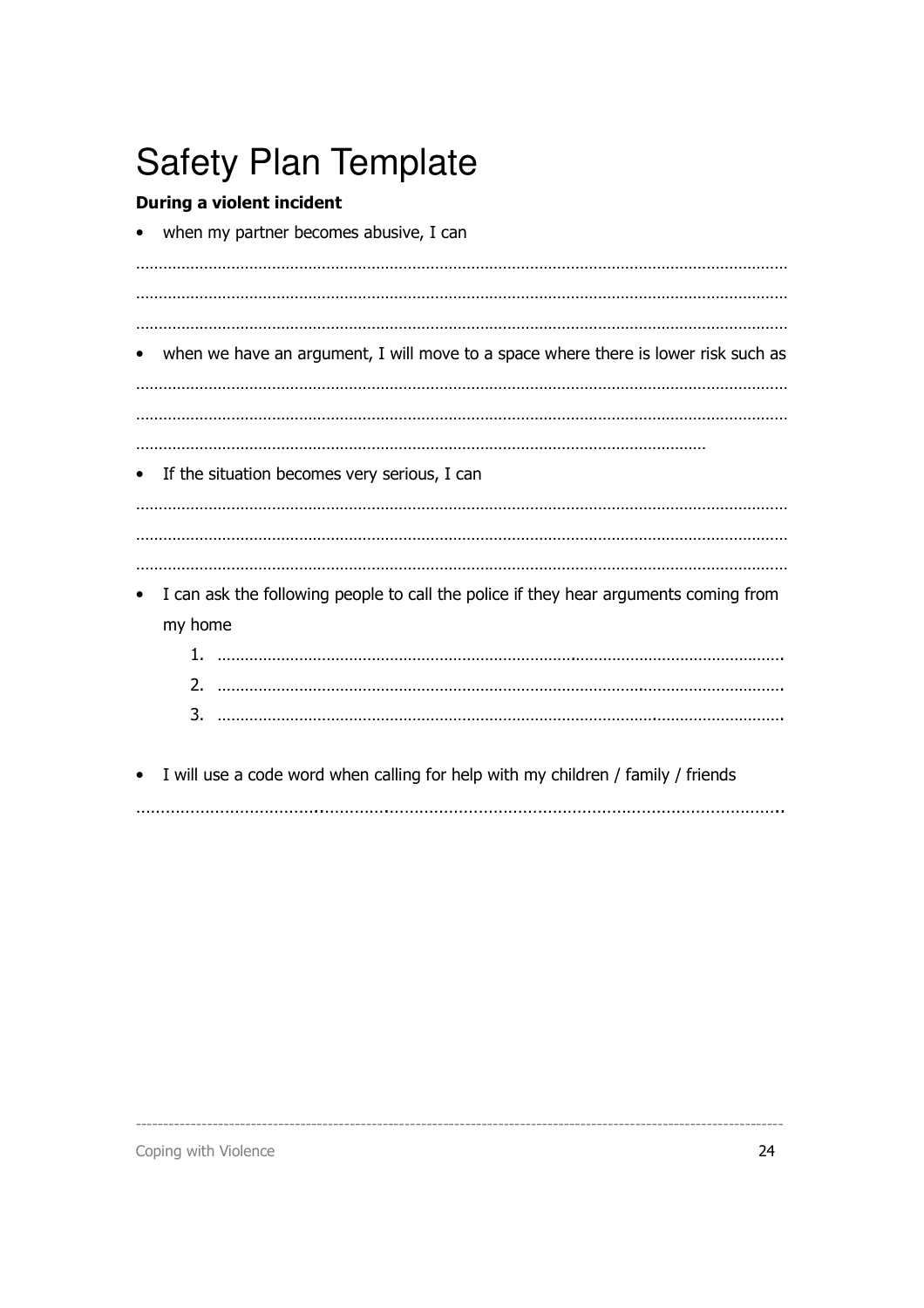#### SAFETY PLAN

#### When preparing to leave

 $\blacksquare$  If I leave my home, I will go to

……………………………………………………………………………………………………………………………… ……………………………………………………………………………………………………………………………… ……………………………………………………………………………………………………………………………… I can store extra clothes, money, extra sets of keys and important documents with ……………………………………………………………………………………………………………………………… . The contract of the contract of the contract of the contract of the contract of the contract of the contract of the contract of the contract of the contract of the contract of the contract of the contract of the contrac ……………………………………………………………………………………………………………………………… If I am unable to locate my mobile phone, the closest phone to my home is located ……………………………………………………………………………………………………………………………… ……………………………………………………………………………………………………………………………… ……………………………………………………………………………………………………………………………… In the case of an emergency, I am able to stay with 1. …………………………………………………………………………………………………….………. 2. ………………………………………………………………………………………………….…………. 3. …………………………………………………………………………………………….………………. The Domestic Violence Hotline number is …………………………………………………………………………………………………………………… 1. When I leave I will take with me the following items o Driver's licence & concession card  $\circ$  Birth certificate (for all family members) o School & vaccination records for the children o Medication for all family members & medical records o Passports o Money/cheque book/ATM credit cards/bank books o Children's favourite toys/blankets

----------------------------------------------------------------------------------------------------------------------

o House and car keys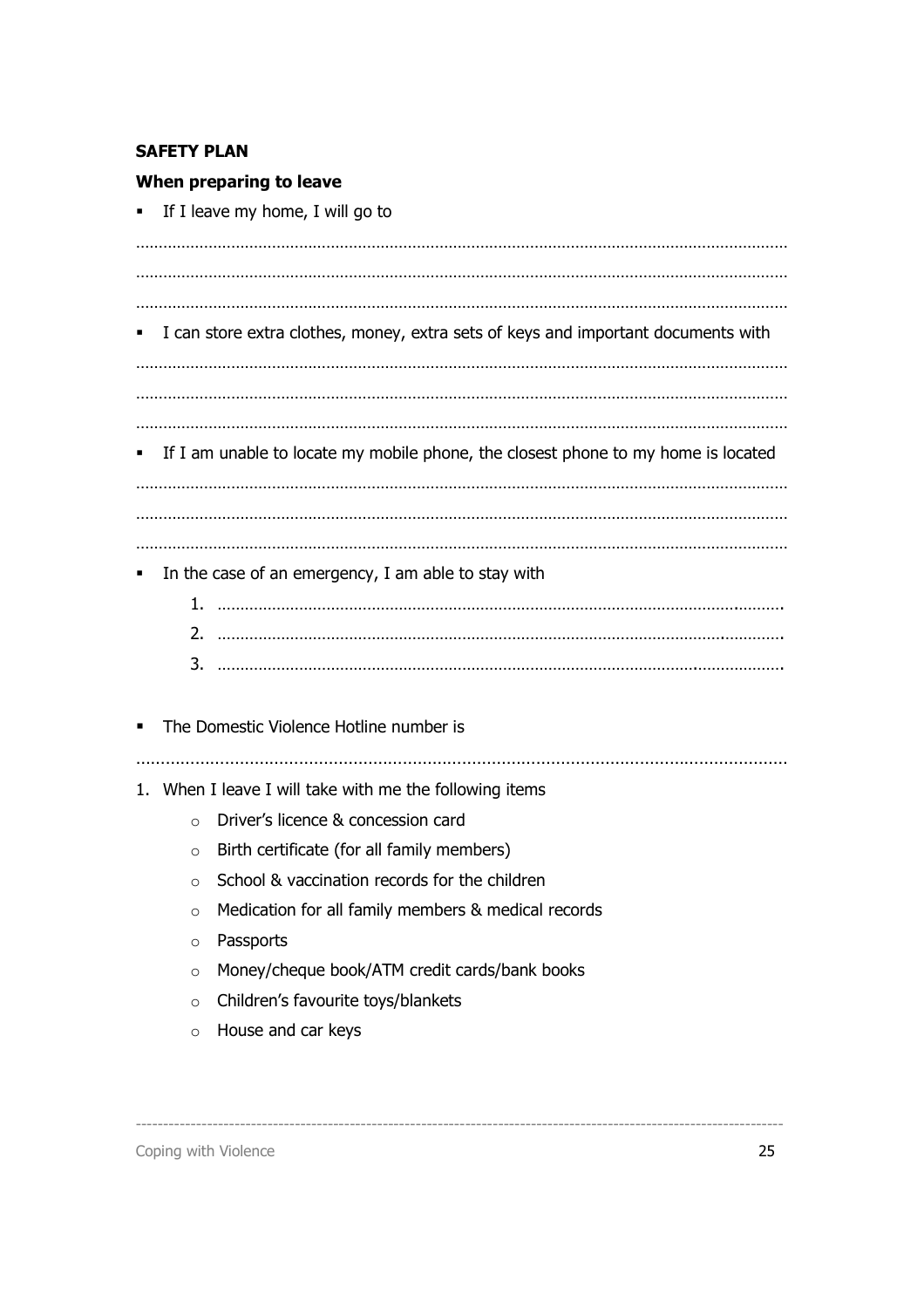#### SAFETY PLAN

#### Day to day safety plan

- I can trust the following people at work to screen my telephone calls during work time
- 1. …………………….…………………………………………………………………………………………………. 2. …………………….…………………………………………………………………………………………………. 3. …………………………………………….………………………………………………………………………….
- When driving home, if problems occur, I can ……………………………………………………………………………………………………………………………… ……………………………………………………………………………………………………………………………… ……………………………………………………………….………………………………………………………….... If problems occur while using public transport, I can ……………………………………………………………………………………………………………………………… . The same independent of the same independent of the same independent of the same independent of the same independent of the same independent of the same independent of the same independent of the same independent of the ……………………………………………………………………………………………………………………………..
- I can also do the following to ensure my safety

……………………………………………………………………………………………………………………………… ……………………………………………………………………………………………………………………………… ……………………………………………………………………………………………………………………………..

To assist you complete your safety plan, it might be helpful to identify your support people and also to highlight in what areas of your life, support is missing. Here is a short exercise to help you identify your support network.

----------------------------------------------------------------------------------------------------------------------

Coping with Violence 26 and 20 and 20 and 20 and 20 and 20 and 20 and 20 and 20 and 20 and 20 and 20 and 20 and 20 and 20 and 20 and 20 and 20 and 20 and 20 and 20 and 20 and 20 and 20 and 20 and 20 and 20 and 20 and 20 an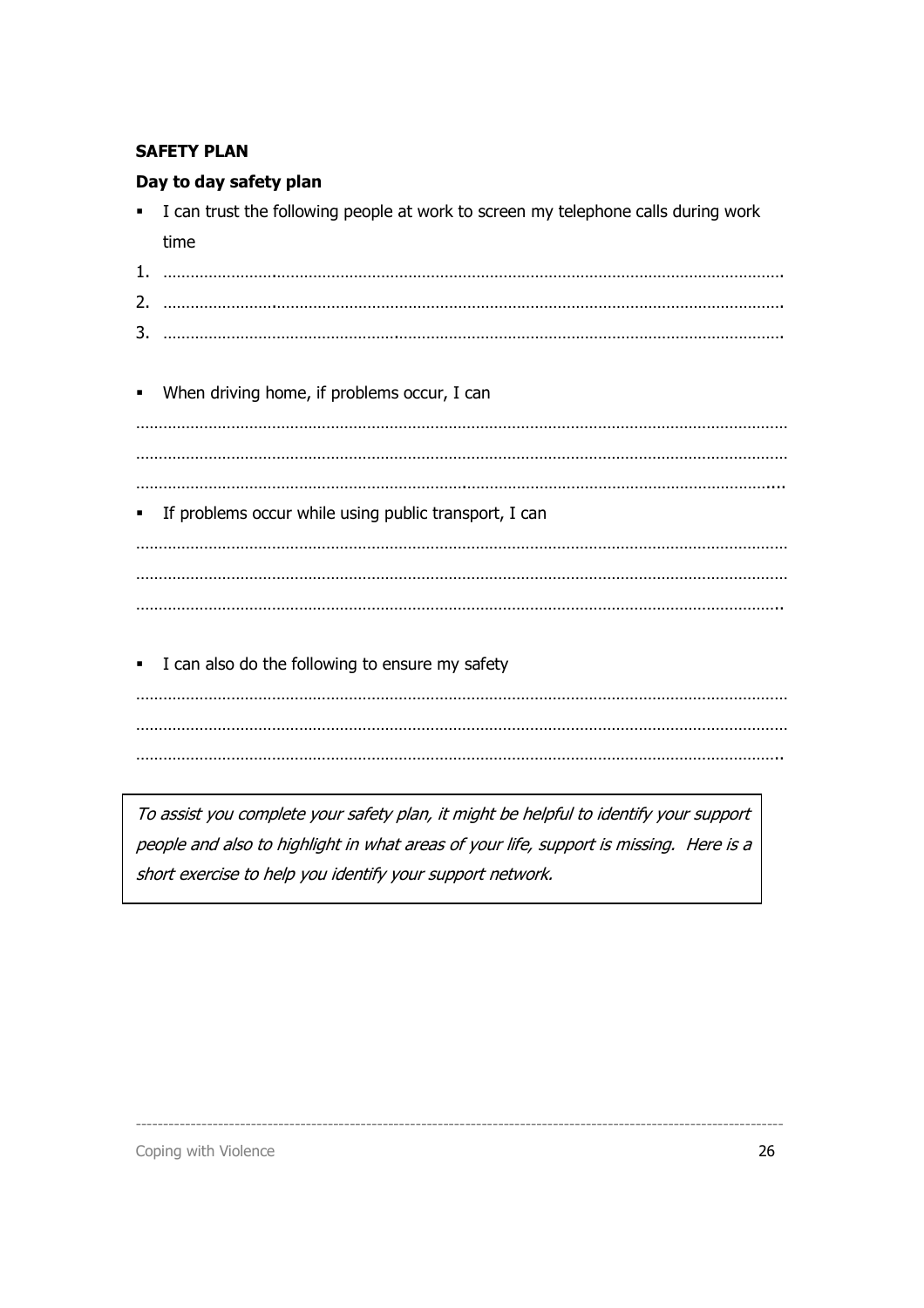## Social Support Network Exercise

| NETWORK SUPPORT                   | INFORMATIONAL SUPPORT            | EMOTIONAL SUPPORT                 |
|-----------------------------------|----------------------------------|-----------------------------------|
| Belonging to a group, recreation, | Offering advice or guidance e.g. | Can ring or visit for a talk when |
| social activities, church group   | Child Health Nurse, Doctor,      | stressed:                         |
|                                   | Counsellor                       |                                   |
|                                   |                                  |                                   |
|                                   |                                  |                                   |
| NEGATIVE INTERACTIONS             |                                  | PHYSICAL SUPPORT                  |
| People who can trigger anger and  |                                  | When you need to move house or    |
| frustration                       |                                  | get to the doctor quickly         |
|                                   |                                  |                                   |
|                                   |                                  |                                   |
|                                   | <b>SOCIAL</b>                    |                                   |
|                                   |                                  |                                   |
|                                   |                                  |                                   |
|                                   |                                  |                                   |
|                                   | <b>SUPPORT</b>                   |                                   |
|                                   |                                  |                                   |
|                                   |                                  |                                   |
| ESTEEM SUPPORT                    |                                  | <b>EMERGENCY SUPPORT</b>          |
| Those people who boost your       |                                  | Can use 24 hours a day without    |
| confidence                        |                                  | fear of inconvenience             |
|                                   |                                  |                                   |

----------------------------------------------------------------------------------------------------------------------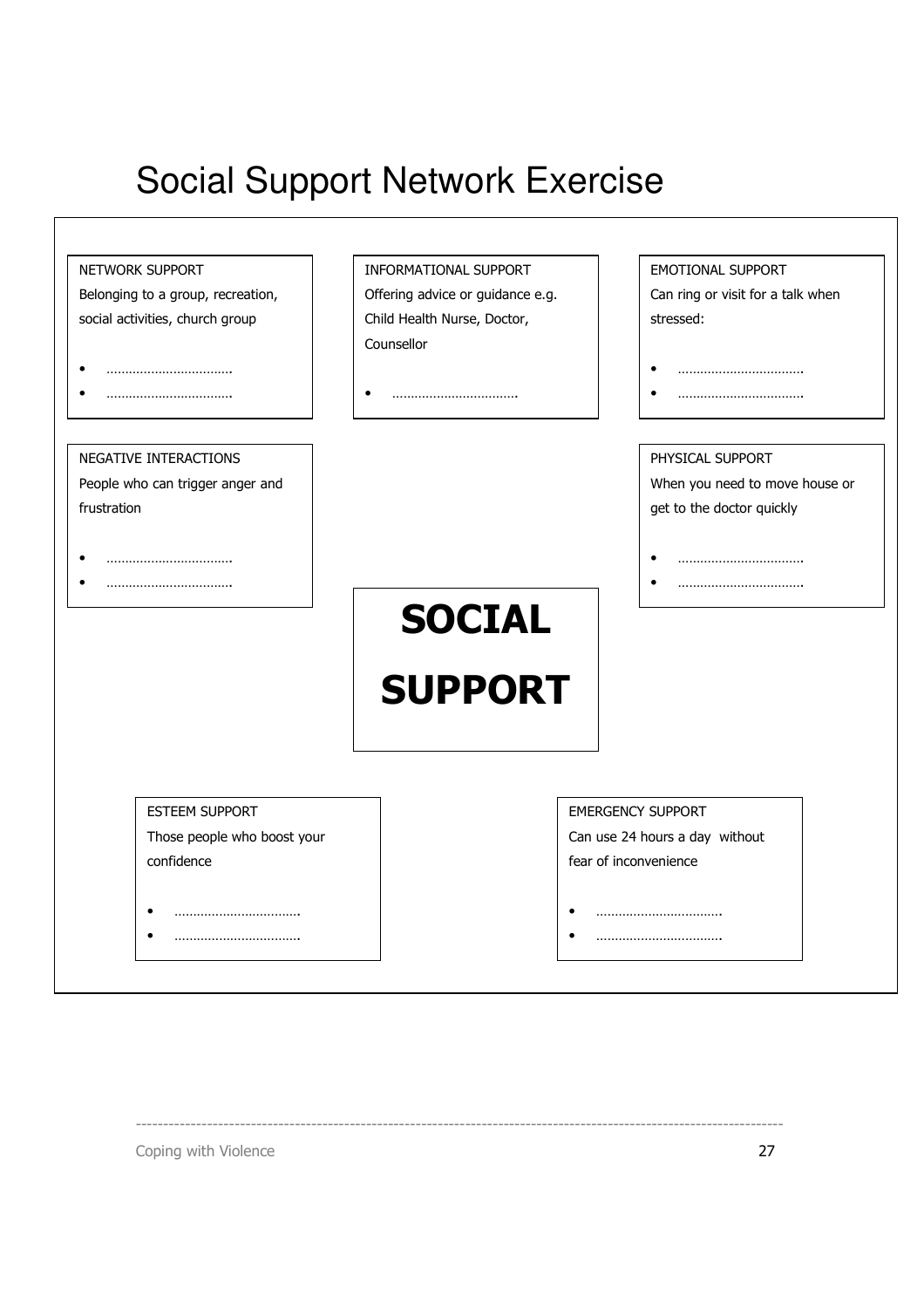## Protection Orders

Under the Domestic and Family Violence Protection Act (1989), domestic and family violence is abusive behaviour used by one person to control and dominate another person within a relationship, and is defined as:

- 1. wilful injury to the other person
- 2. wilful damage to the other person's property
- 3. intimidation or harassment of the other person
- 4. indecent behaviour toward the other person without consent
- 5. a threat to commit one of the acts mentioned in 1 to 4.

A spouse need not personally commit the act or threaten to commit it for it to be considered domestic violence. This means it also includes one person in the relationship asking or getting someone else to injure, intimate, harass or threaten the other person or damage the other person's property.

The Domestic and Family Violence Protection Act (1989) aims to provide protection to those people experiencing domestic and family violence by allowing a Court to issue a domestic violence order. This order can prevent violence occurring by restricting the behaviour of the person committing the abuse. It does not give your partner a criminal record unless he breaks the order.

A domestic violence protection order can be applied for at local police stations, any domestic violence service or women's refuge, or local magistrate's court. A date for a hearing will be made when both parties will give evidence. A judge will make a decision whether to grant the order or not.

If you have reason to believe that you are in immediate danger, you can apply to court for a temporary protection order which will provide you with protection until the hearing date.

----------------------------------------------------------------------------------------------------------------------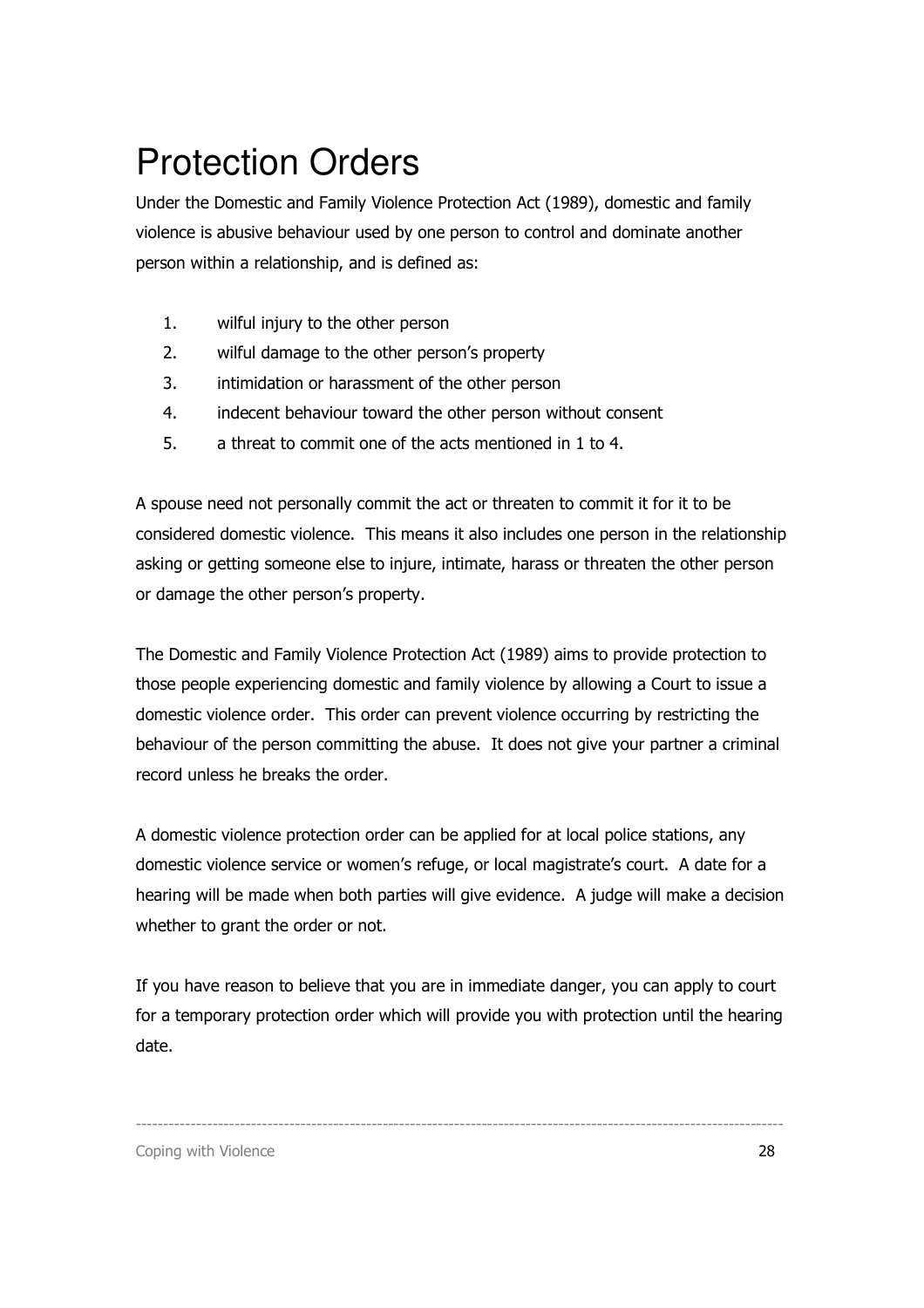A domestic violence protection order may include orders for your partner to stop committing domestic violence to yourself or your children, not to come within a certain distance of your home your place of work, not to have firearms or weapons, or not to damage property. Once granted, a copy of the order is supplied to your partner and the local police. If your partner breaches the order, it is important to contact your local police station as soon as possible.

----------------------------------------------------------------------------------------------------------------------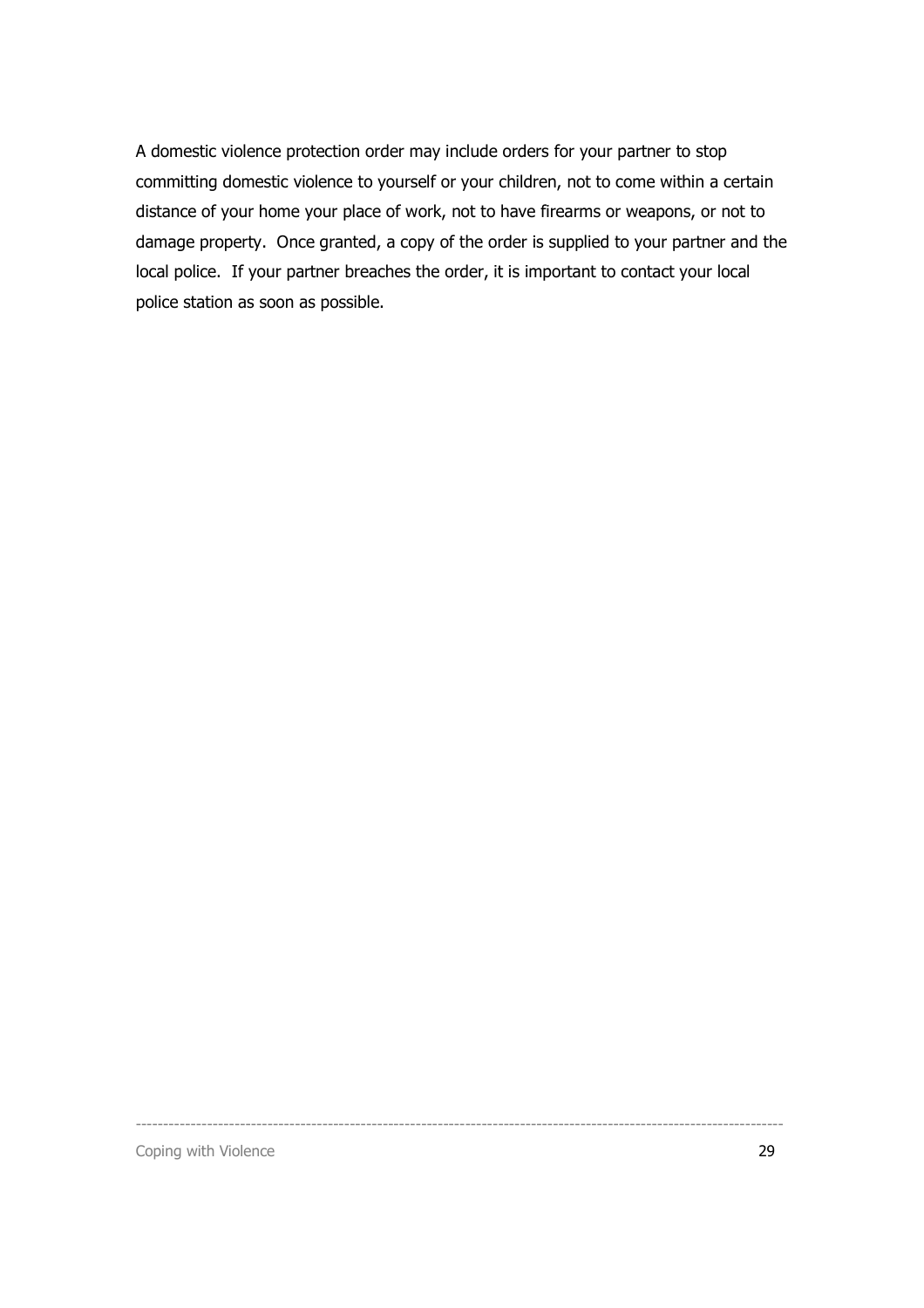## **Stalking**

Stalking can take place *after* a partner or spouse has left the relationship. The victim of stalking usually fears for their safety because the stalker is either trying to resume the relationship or punish the victim for departing.

Some tactics that stalkers use include the following :-

- 4. following the victim to work
- 5. watching the home of the victim
- 6. making repeated phone calls, sometimes hanging up
- 7. watching with hidden cameras
- 8. finding the victim through paid investigations
- 9. sending repeated sms messages or emails
- 10. sending unwanted gifts
- 11. making contact with victim's friends, family, co-workers
- 12. threats to hurt the victim or their family or friends

Stalking can sometimes end in violence whether or not violence is threatened. If you are suspicious that you are being stalked or your partner is watching your movements, contact your local police.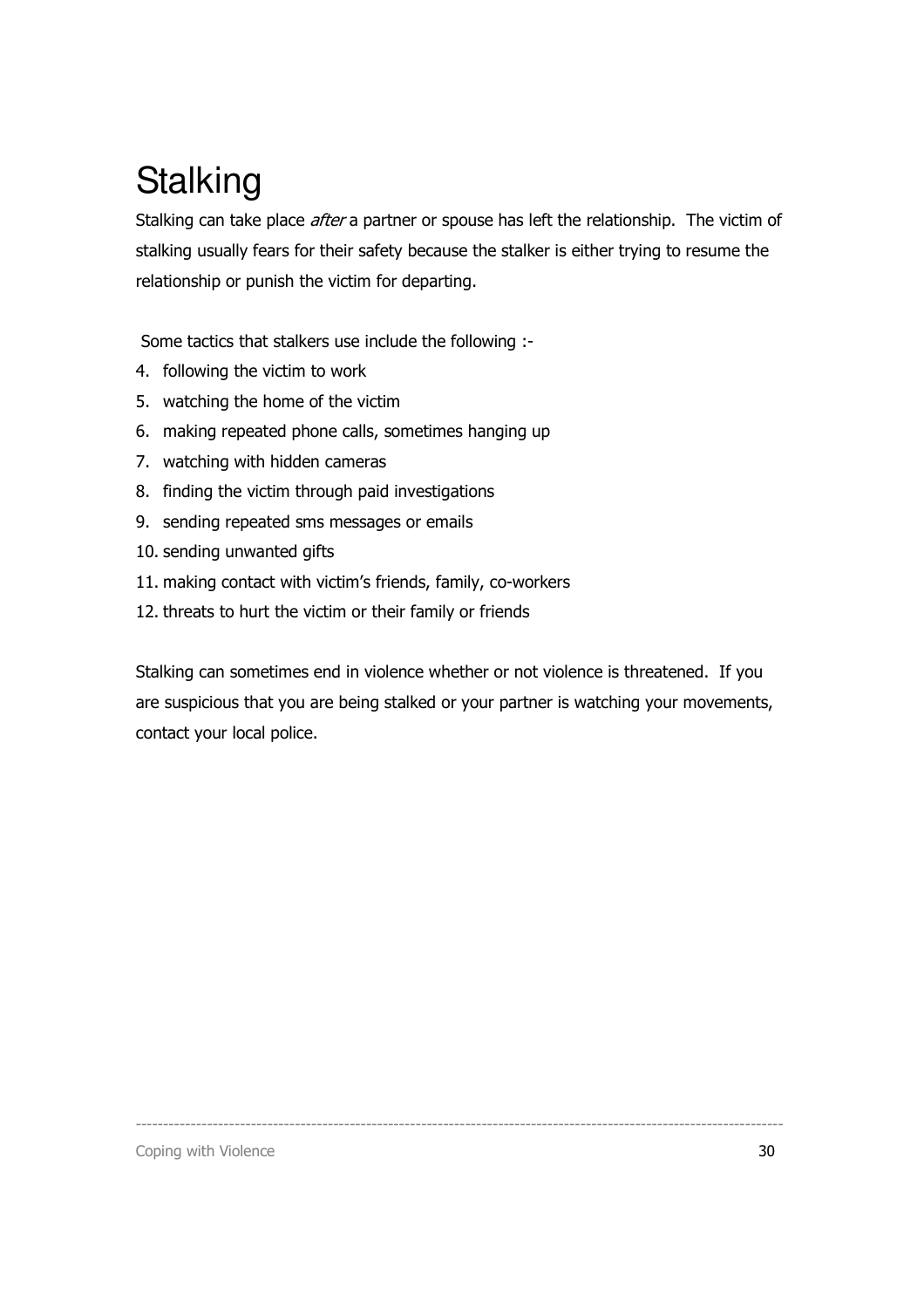## Looking After Yourself

Victims of domestic violence describe the experience as exhausting and emotionally draining. Many victims continue to blame themselves for the abuse long after they have left the relationship. For this reason, constructing a new life can take time and energy. The victim needs to gain confidence and get on top of things.

Here are some exercises to assist in this area.

-

| $\blacksquare$ | Whenever I feel abused or controlled by others, I can tell myself |
|----------------|-------------------------------------------------------------------|
|                |                                                                   |
|                |                                                                   |
| $\blacksquare$ | Whenever I feel low in confidence and self esteem, I can speak to |
|                |                                                                   |
|                |                                                                   |
|                | • If I feel inclined to return to an abusive situation, I should  |
|                |                                                                   |
|                |                                                                   |
| ٠              | Other things I can do to help me feel stronger are                |
|                |                                                                   |
|                |                                                                   |
|                |                                                                   |

----------------------------------------------------------------------------------------------------------------------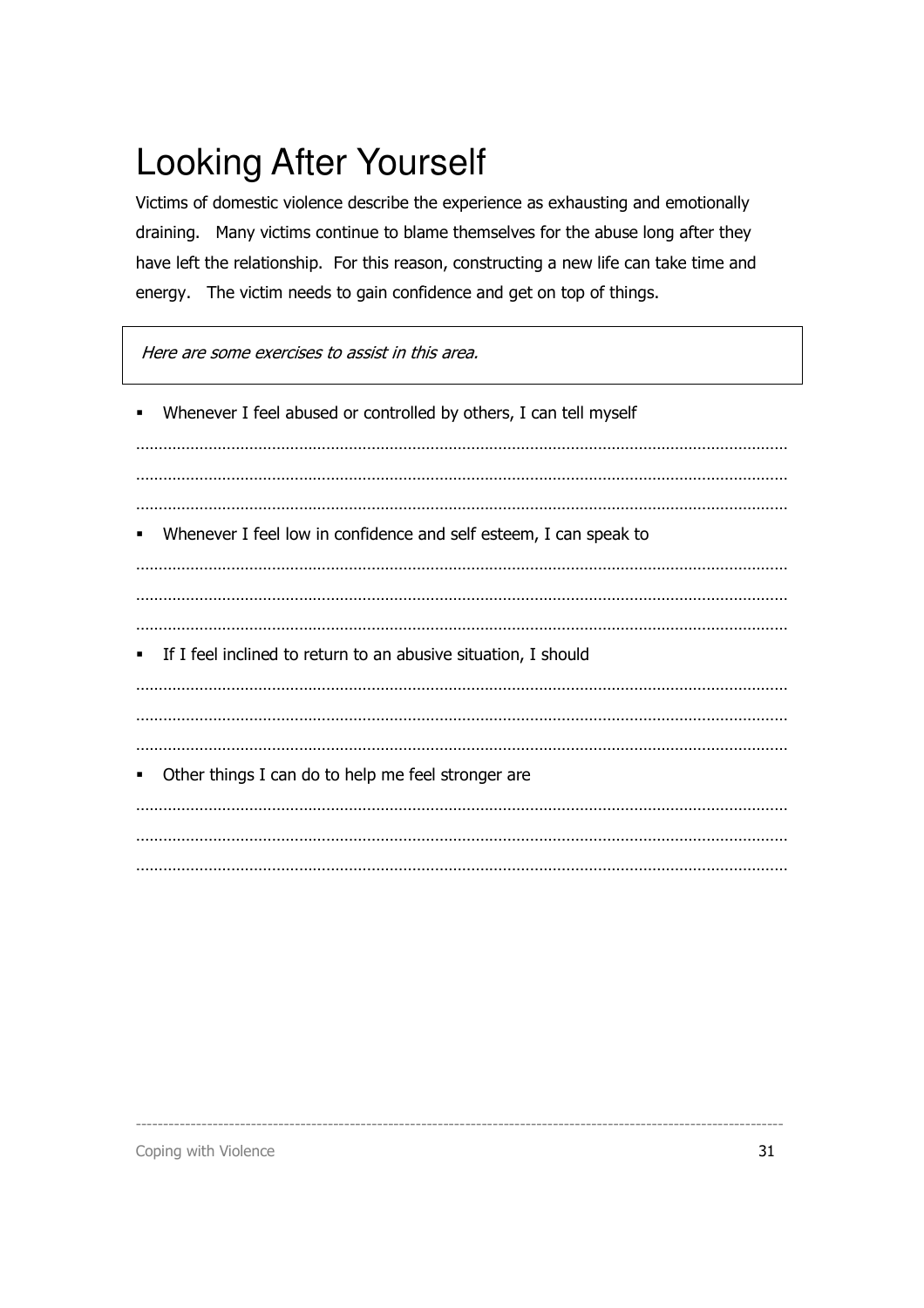There are a number of things that you can do to help you recover a sense of safety, control and self worth including:-

- If you have moved house, make sure you have good locks on the doors
- If you are in the same house, change the locks on the doors
- Apply for a DVO (domestic violence order) if you are being stalked or threatened
- **Talk to a Domestic Violence Counsellor.** (you can talk anonymously to Domestic Violence Line on 1800 656463)
- **Renew friendships with old friends, and make new ones**
- Spoil yourself. Set aside time (and money) if possible to do things you enjoy

- Accept that your recovery will take time.
- Grieve the loss of the relationship before entering into a new one.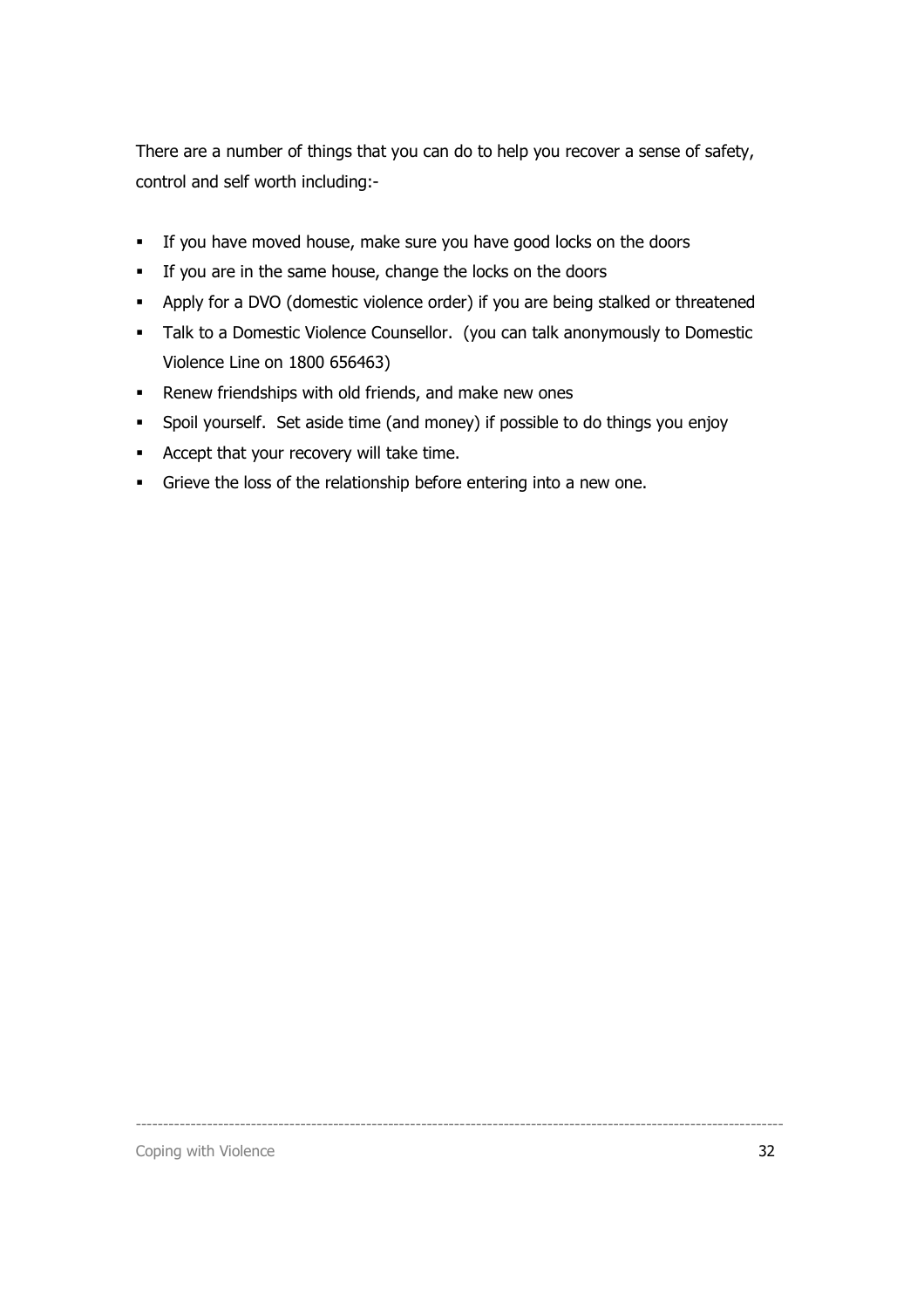### New Relationships

On leaving a domestic violent relationship, many victims find themselves in new relationships which are also abusive. This may be due to not giving themselves enough time to fully recover their self esteem and work through the various stages of grieving. Be cautious about new relationships, but remember not to let the experience of abuse get in the way of forming positive and trusting relationships.

Here are some tips to help you feel comfortable in a new relationship:

- Take the relationship slowly  $-$  let it develop in a way you feel comfortable
- Be clear with your partner about what behaviour you will and will not accept
- Talk with your new partner about what you have experienced so they have an understanding of domestic violence and what you have been through
- Talk to your counsellor about the relationship, especially if you have any concerns

----------------------------------------------------------------------------------------------------------------------

Keep your financial affairs separate initially.